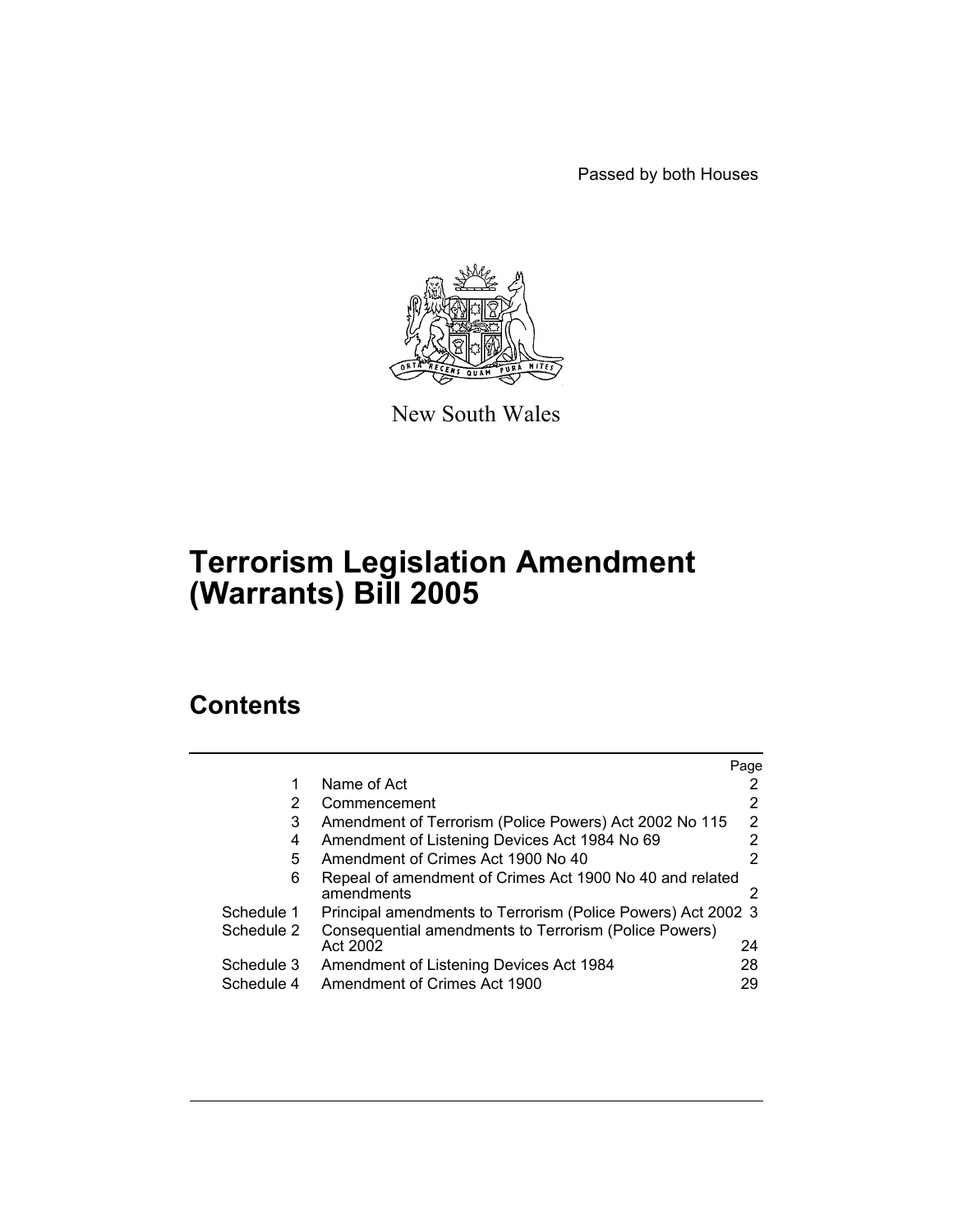*I certify that this PUBLIC BILL, which originated in the LEGISLATIVE ASSEMBLY, has finally passed the LEGISLATIVE COUNCIL and the LEGISLATIVE ASSEMBLY of NEW SOUTH WALES.*

> *Clerk of the Legislative Assembly. Legislative Assembly, Sydney, , 2005*



New South Wales

# **Terrorism Legislation Amendment (Warrants) Bill 2005**

Act No , 2005

An Act to amend the *Terrorism (Police Powers) Act 2002* to make provision with respect to covert warrants in connection with terrorist acts; to amend the *Listening Devices Act 1984* with respect to the duration of warrants for terrorism offences; to amend the *Crimes Act 1900* to create the offence of being a member of a terrorist organisation; and for other purposes.

*I have examined this Bill, and find it to correspond in all respects with the Bill as finally passed by both Houses.*

*Chairman of Committees of the Legislative Assembly.*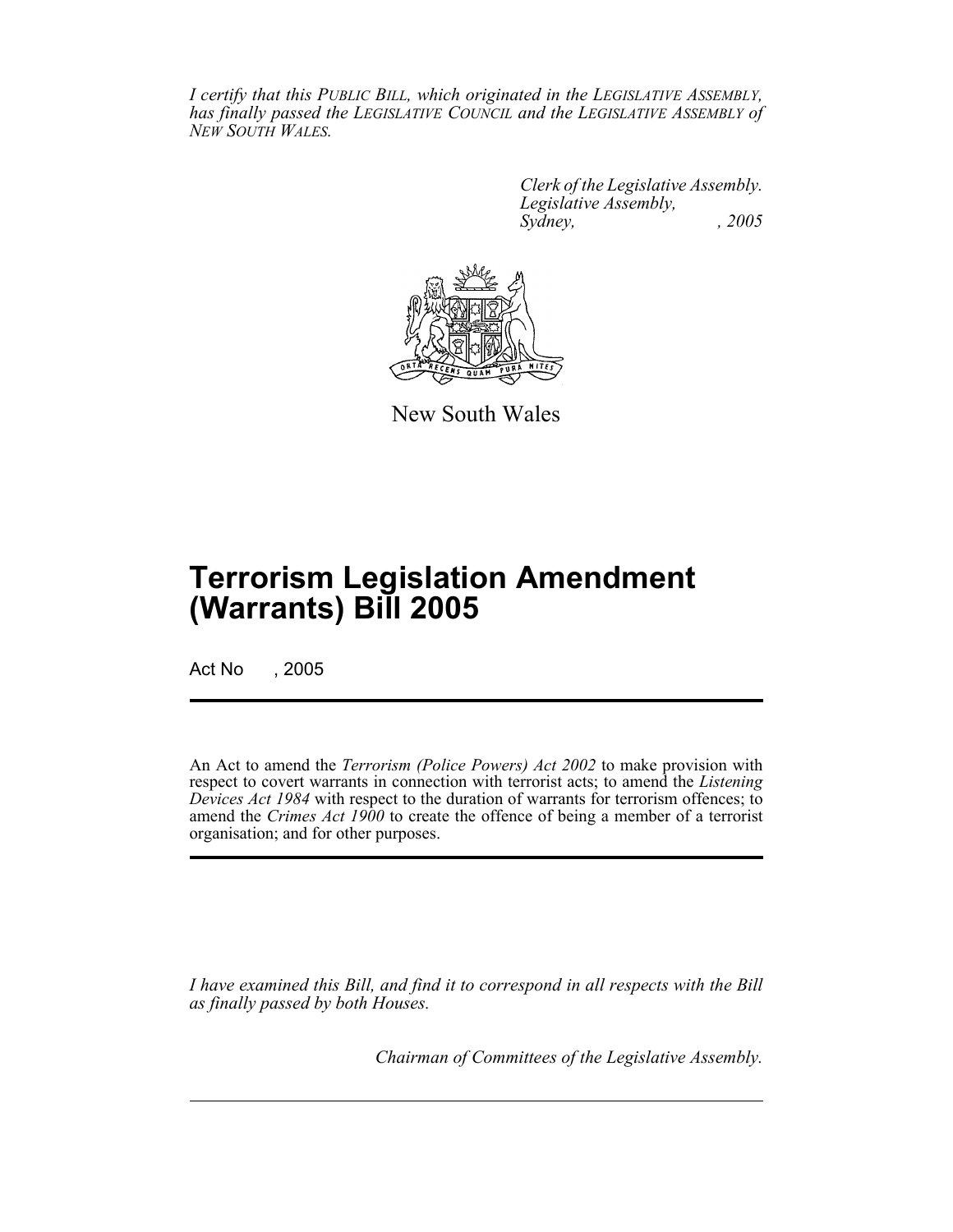### **The Legislature of New South Wales enacts:**

#### **1 Name of Act**

This Act is the *Terrorism Legislation Amendment (Warrants) Act 2005*.

### **2 Commencement**

- (1) This Act commences on a day or days to be appointed by proclamation, except as provided by subsection  $(2)$ .
- (2) Section 6 commences on the second anniversary of the commencement of section 5.

### **3 Amendment of Terrorism (Police Powers) Act 2002 No 115**

The *Terrorism (Police Powers) Act 2002* is amended as set out in Schedules 1 and 2.

#### **4 Amendment of Listening Devices Act 1984 No 69**

The *Listening Devices Act 1984* is amended as set out in Schedule 3.

### **5 Amendment of Crimes Act 1900 No 40**

The *Crimes Act 1900* is amended as set out in Schedule 4.

#### **6 Repeal of amendment of Crimes Act 1900 No 40 and related amendments**

- (1) The *Terrorism (Police Powers) Act 2002* is amended by omitting section 27A (2) of that Act, as inserted by section 3 and Schedule 1 to this Act.
- (2) The *Crimes Act 1900* is amended by omitting Part 6B of that Act, as inserted by section 5 and Schedule 4 to this Act.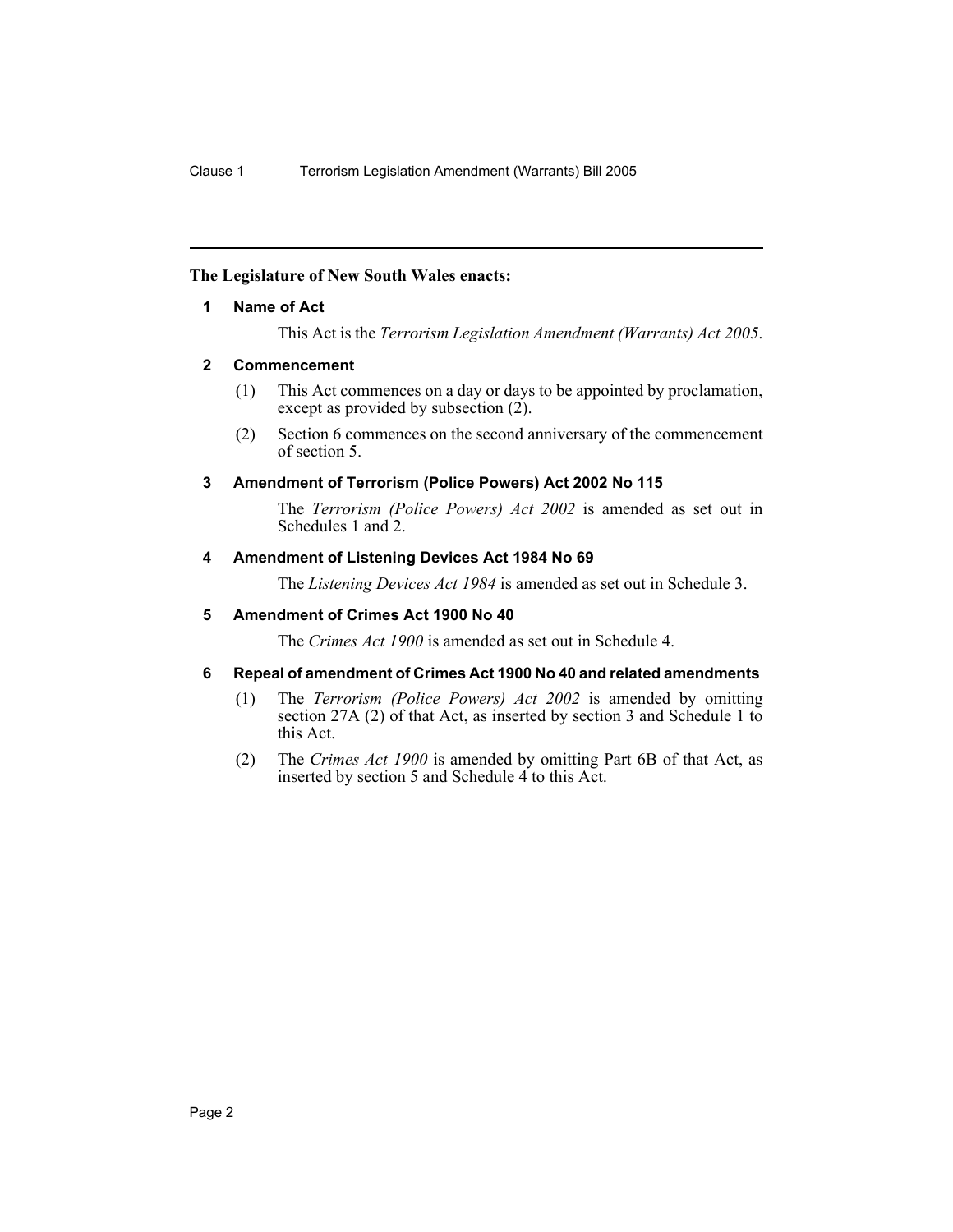Principal amendments to Terrorism (Police Powers) Act 2002 Schedule 1

# **Schedule 1 Principal amendments to Terrorism (Police Powers) Act 2002**

(Section 3)

#### **[1] Part 3**

Insert after Part 2 (as inserted by Schedule 2 [5]):

# **Part 3 Covert search warrants**

# **Division 1 Preliminary**

#### **27A Definitions**

(1) In this Part:

*Crime Commissioner* means the Commissioner for the New South Wales Crime Commission.

*eligible Judge*—see section 27B.

*eligible police officer* means a police officer who is employed within a group of staff of NSW Police who are designated by the Commissioner of Police as the terrorism investigation group for NSW Police.

*eligible staff member of the Crime Commission* means a person who is employed within a group of staff of the New South Wales Crime Commission that is designated by the Crime Commissioner as the terrorism investigation group for the Crime Commission.

*occupier's notice* means an occupier's notice referred to in section 27U or 27V.

*subject premises*, in relation to a warrant or an application for a warrant, means premises the subject of the warrant or the application (as the case may be).

*telephone warrant* means a warrant referred to in section 27I.

- (2) In this Part, *terrorist act* includes an offence against section 310J of the *Crimes Act 1900* (Membership of terrorist organisation). In that case, a reference in this Part:
	- (a) to a terrorist act that has been, is being, or is likely to be, committed is a reference to an offence against that section that is being committed, and
	- (b) to responding to or preventing a terrorist act is a reference to obtaining or providing evidence of the commission of an offence against that section.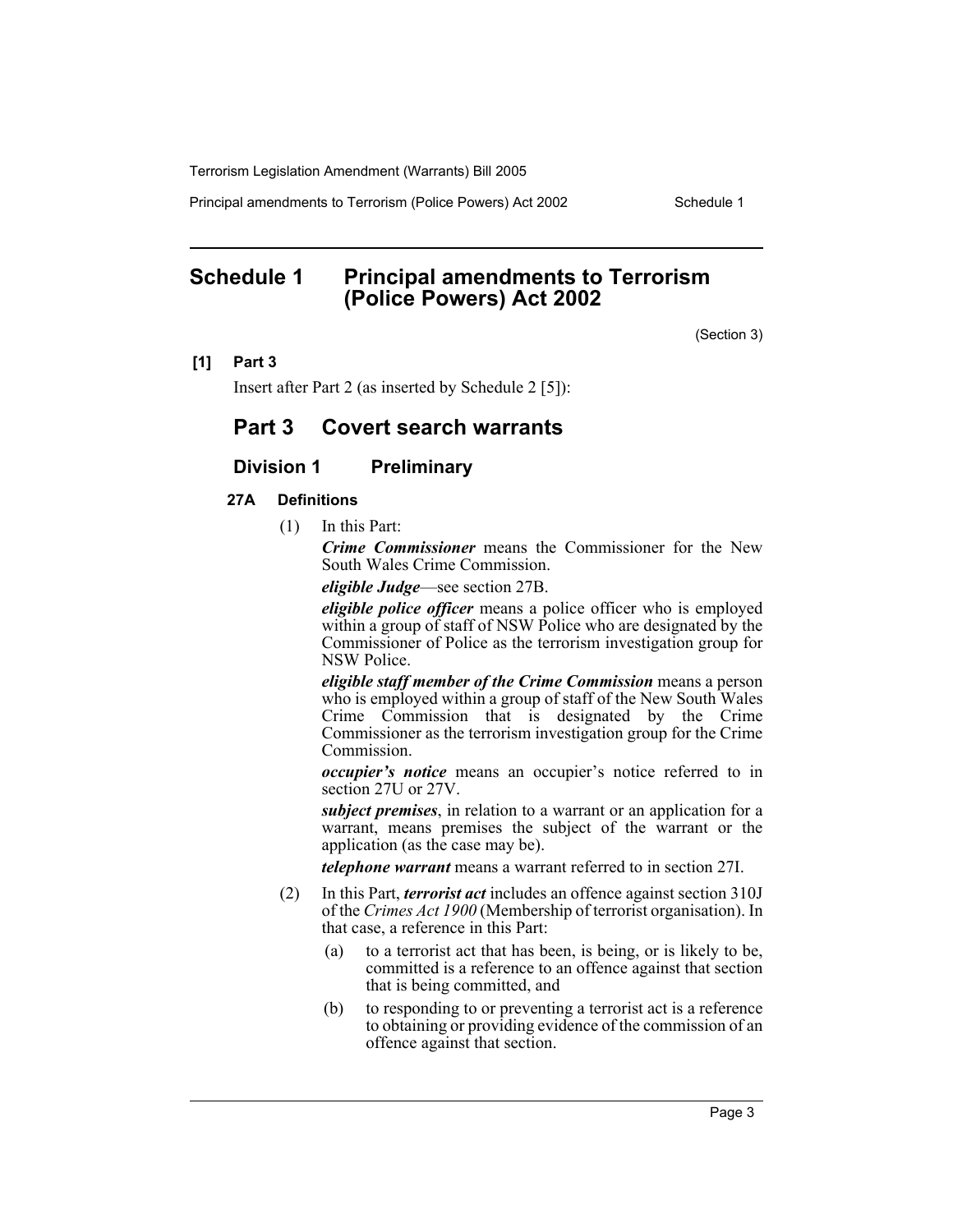Schedule 1 Principal amendments to Terrorism (Police Powers) Act 2002

(3) For the purpose of this Part, a reference to the search of premises includes a reference to the search for information that may be derived from, or anything on, premises.

# **27B Eligible Judges**

- (1) In this Part: *eligible Judge* means a Judge in relation to whom a consent under subsection (2) and a declaration under subsection (3) are in force.
- (2) A Judge of the Supreme Court may, by instrument in writing, consent to be nominated by the Attorney General under subsection (3).
- (3) The Attorney General may, by instrument in writing, declare Judges in relation to whom consents are in force under subsection (2) to be eligible Judges for the purposes of this Part.
- (4) An eligible Judge has, in relation to the exercise of a function conferred on an eligible Judge by this Part, the same protection and immunity as a Judge of the Supreme Court has in relation to proceedings in the Supreme Court.
- (5) A Judge who has given consent under this section may, by instrument in writing, revoke the consent.
- (6) The Attorney General may, by instrument in writing, amend or revoke a declaration under this section.

# **Division 2 Authorisation to apply for covert search warrant**

#### **27C Authorisation to apply for covert search warrant**

An authorisation to apply for a covert search warrant issued under this Part may be given in accordance with this Division if the person giving the authorisation suspects or believes on reasonable grounds:

- (a) that a terrorist act has been, is being, or is likely to be, committed, and
- (b) that the entry to and search of premises will substantially assist in responding to or preventing the terrorist act, and
- (c) that it is necessary for the entry and search of those premises to be conducted without the knowledge of any occupier of the premises.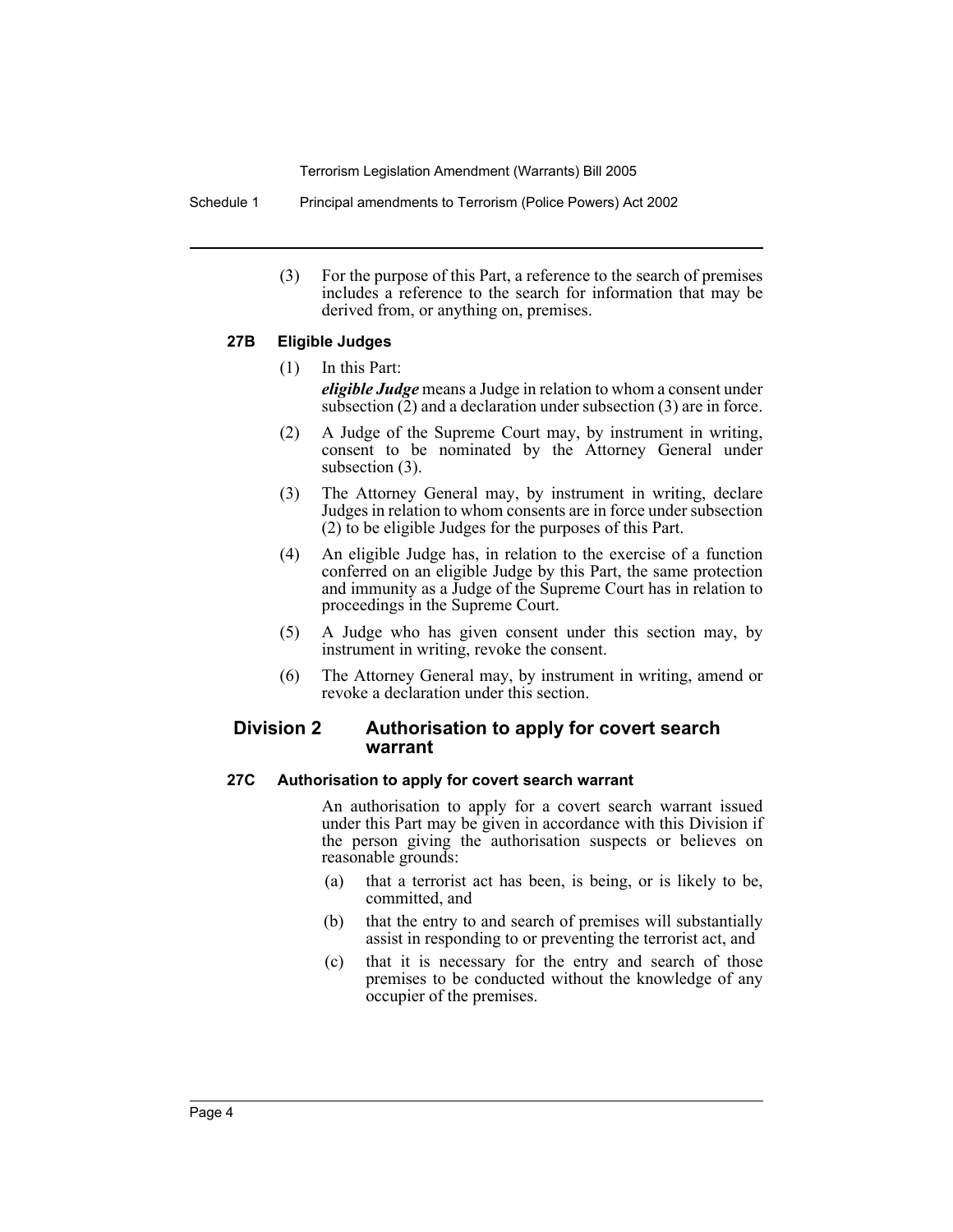Principal amendments to Terrorism (Police Powers) Act 2002 Schedule 1

#### **27D Who may be authorised to apply for a covert search warrant**

- (1) The Commissioner of Police may authorise an eligible police officer to apply for a covert search warrant issued under this Part.
- (2) The Crime Commissioner may authorise an eligible staff member of the Crime Commission to apply for a covert search warrant under this Part.

#### **27E Delegation of Commissioner of Police's power to give authorisation**

- (1) Except as provided by this section, the power of the Commissioner of Police to give an authorisation under this Part may not be delegated to any person.
- (2) The Commissioner of Police may delegate to any of the following persons who are eligible police officers his or her power to give an authorisation:
	- (a) an Assistant Commissioner holding a position that is prescribed by the regulations,
	- (b) a person holding a position of or above the rank of superintendent that is prescribed by the regulations.
- (3) No more than 2 persons may hold delegations under this section at any one time.
- (4) This section has effect despite any other Act or law to the contrary.

## **27F Delegation of Crime Commissioner's power to give authorisation**

- (1) Except as provided by this section, the power of the Crime Commissioner to give an authorisation under this Part may not be delegated to any person.
- (2) The Crime Commissioner may delegate to an eligible staff member of the Crime Commission who holds a position prescribed by the regulations his or her power to give an authorisation.
- (3) No more than 1 person may hold a delegation under this section at any one time.
- (4) This section has effect despite any other Act or law to the contrary.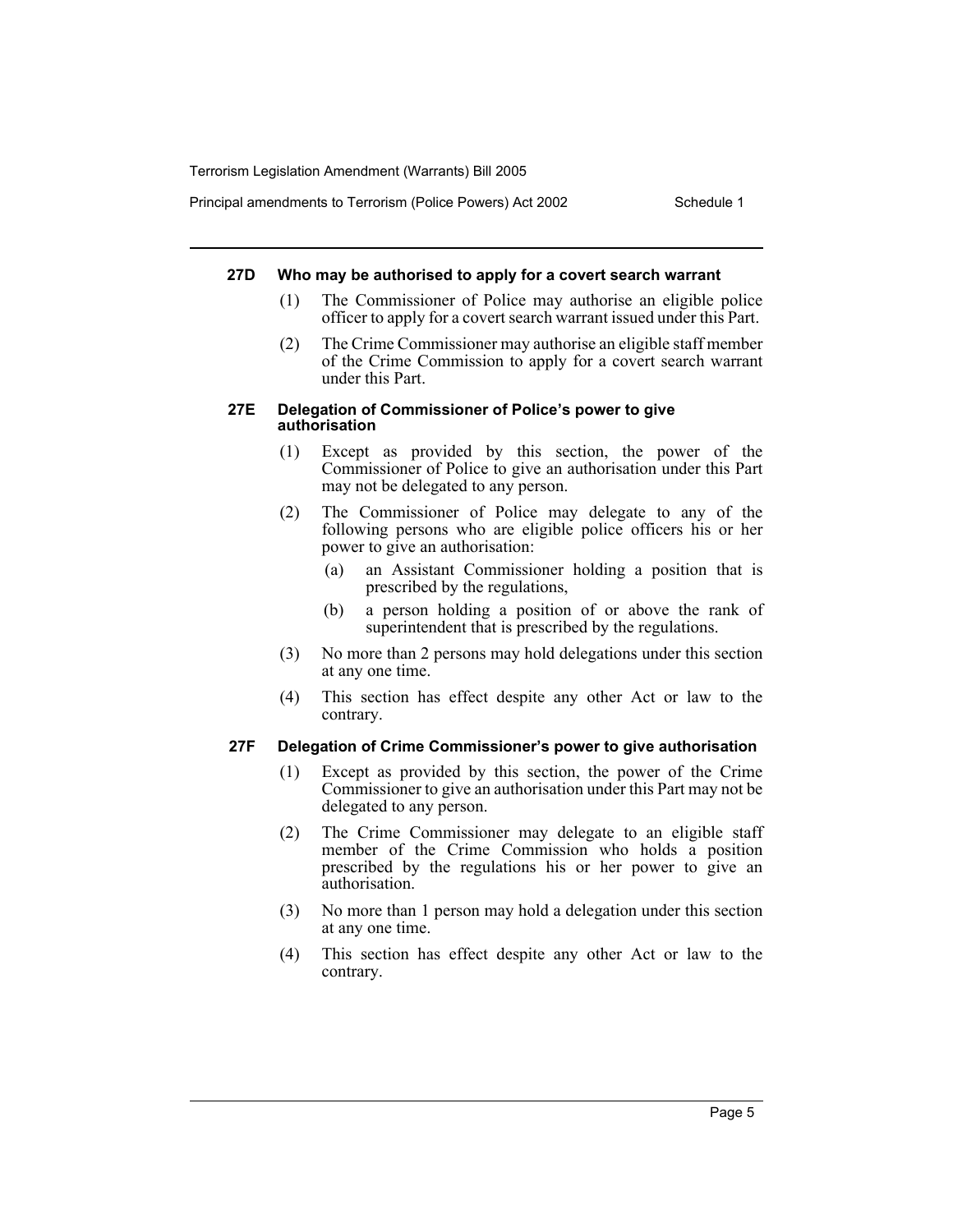Schedule 1 Principal amendments to Terrorism (Police Powers) Act 2002

# **Division 3 Application for, and issue of, covert search warrant**

### **27G Power to apply for covert search warrant**

An eligible police officer, or an eligible staff member of the Crime Commission, who is given an authorisation under Division 2 may apply to an eligible Judge for a covert search warrant in respect of any premises if the officer or staff member suspects or believes on reasonable grounds:

- (a) that a terrorist act has been, is being, or is likely to be, committed, and
- (b) that the entry to and search of the premises will substantially assist in responding to or preventing the terrorist act, and
- (c) that it is necessary for the entry and search of those premises to be conducted without the knowledge of any occupier of the premises.

## **27H Application for warrant in person**

- (1) An application for a covert search warrant must be in writing and must be made by the applicant in person.
- (2) An eligible Judge must not issue a covert search warrant unless the information given by the applicant in or in connection with the application is verified before the Judge on oath or affirmation or by affidavit.
- (3) An eligible Judge may administer an oath or affirmation or take an affidavit for the purposes of an application for a covert search warrant.
- (4) This section does not apply to a telephone warrant.

# **27I Telephone warrant**

- (1) An eligible police officer, or an eligible staff member of the Crime Commission, who is given an authorisation under Division 2 may apply by telephone for a covert search warrant.
- (2) An eligible Judge must not issue a covert search warrant on an application made by telephone unless the Judge is satisfied that the warrant is required urgently and that it is not practicable for the application to be made in person.
- (3) An application must be made by facsimile if the facilities to do so are readily available for that purpose.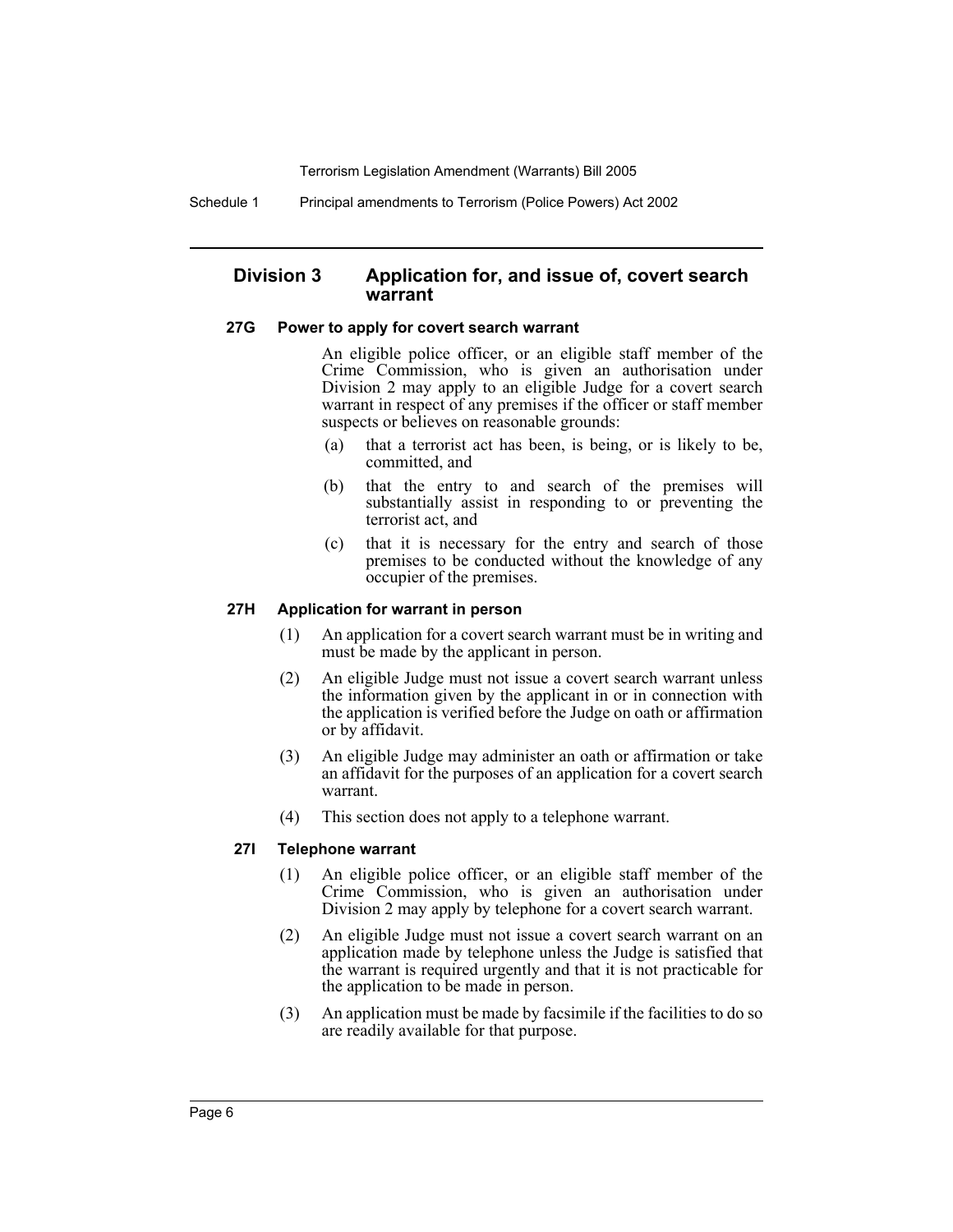Principal amendments to Terrorism (Police Powers) Act 2002 Schedule 1

- (4) If it is not practicable for an application for a covert search warrant to be made by telephone directly to an eligible Judge, the application may be transmitted to the Judge by another person on behalf of the applicant.
- (5) An eligible Judge who issues a covert search warrant on an application made by telephone must:
	- (a) complete and sign the warrant, and
	- (b) provide the warrant to the person who made the application or inform that person of the terms of the warrant and of the date when it was signed.
- (6) If a covert search warrant is issued on an application made by telephone and the applicant was not provided with the warrant, the applicant must:
	- (a) complete a form of warrant in the terms indicated by the eligible Judge under subsection (5), and
	- (b) write on it the name of that Judge and the date when the warrant was signed, and
	- (c) provide the warrant to that Judge within 2 business days of the issue of the warrant.
- (7) A form of covert search warrant so completed is taken to be a warrant issued in accordance with this Division.
- (8) A covert search warrant is to be provided by an eligible Judge by transmitting it by facsimile if the facilities to do so are readily available, and the copy produced by that transmission is taken to be the original warrant.
- (9) In this section:

*facsimile* means facsimile transmission, the internet or any other means of electronic transmission of information in a form from which written material is capable of being reproduced with or without the aid of any other device or article.

*telephone* includes any communication device.

#### **27J Information in application for warrant**

- (1) An eligible Judge must not issue a covert search warrant unless the application for the warrant includes the following information:
	- (a) the name of the applicant and details of the authorisation given to the applicant under Division 2,
	- (b) the address or other description of the subject premises,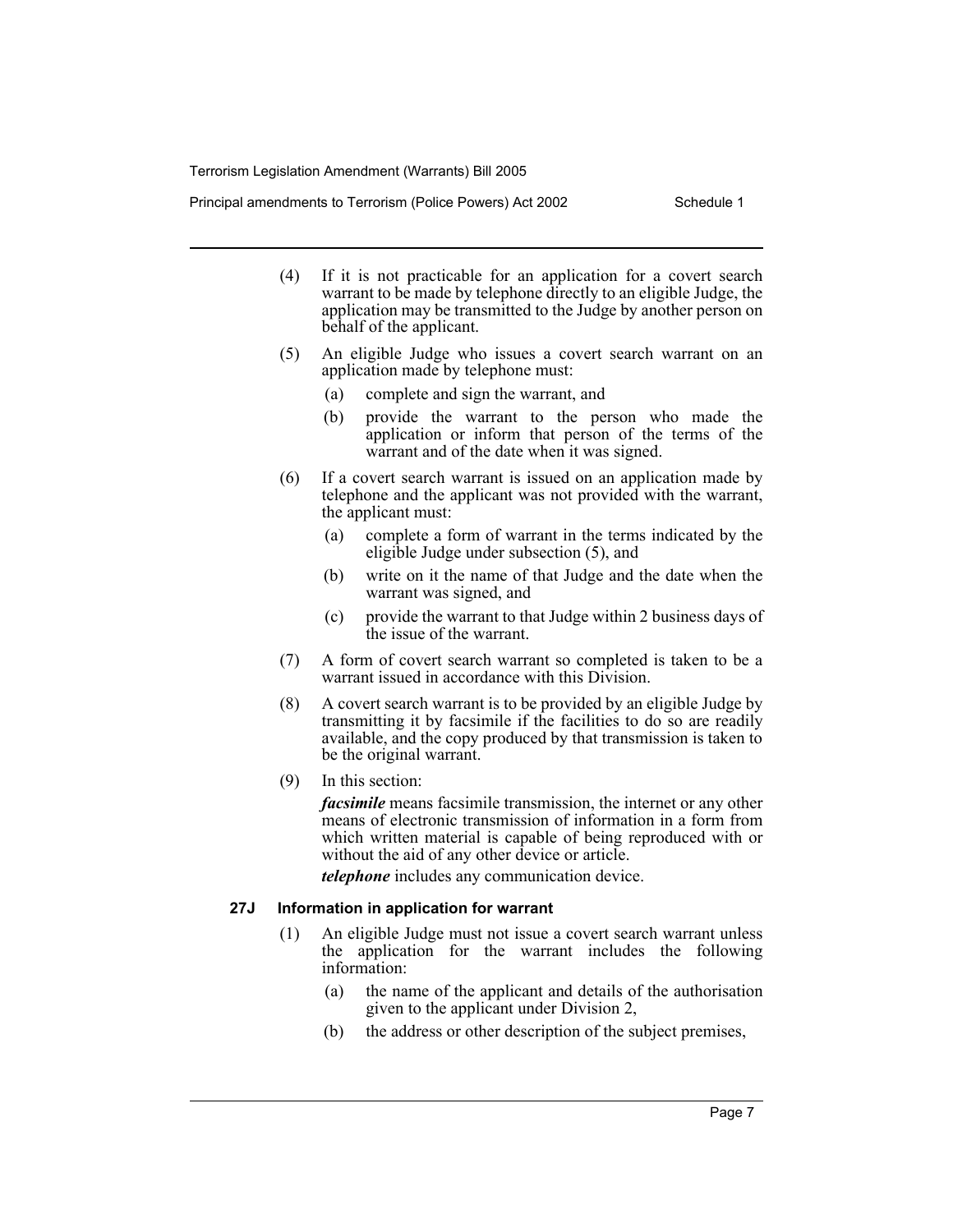- (c) particulars of the grounds on which the application is based,
- (d) the name of the following persons:
	- (i) any person believed to be knowingly concerned in the commission of the terrorist act in respect of which the application is made,
	- (ii) if no such person is an occupier of the subject premises—any occupier (if known) of those premises,
- (e) if it is proposed that premises adjoining or providing access to the subject premises be entered for the purposes of entering the subject premises—the address or other description of the premises that adjoin or provide such access and particulars of the grounds on which entry to those premises is required,
- (f) the powers that are proposed to be exercised on entry to the subject premises,
- (g) a description of the kinds of things that are proposed to be searched for, seized, placed in substitution for a seized thing, copied, photographed, recorded, operated, printed or tested,
- (h) if a previous application for the same warrant was refused—details of the refusal and any additional information provided as required by section 27M,
- (i) details of any covert search warrant that has previously been issued in respect of the subject premises,
- (j) any other information required by the regulations.
- (2) The applicant must provide (either orally or in writing) such further information as the eligible Judge requires concerning the grounds on which the warrant is being sought.

#### **27K Determining application for covert search warrant**

- (1) An eligible Judge to whom an application for a covert search warrant is made may, if satisfied that there are reasonable grounds for doing so, issue a covert search warrant.
- (2) An eligible Judge, when determining whether there are reasonable grounds to issue a covert search warrant, is to consider (but is not limited to considering) the following matters:
	- (a) the reliability of the information on which the application is based, including the nature of the source of the information,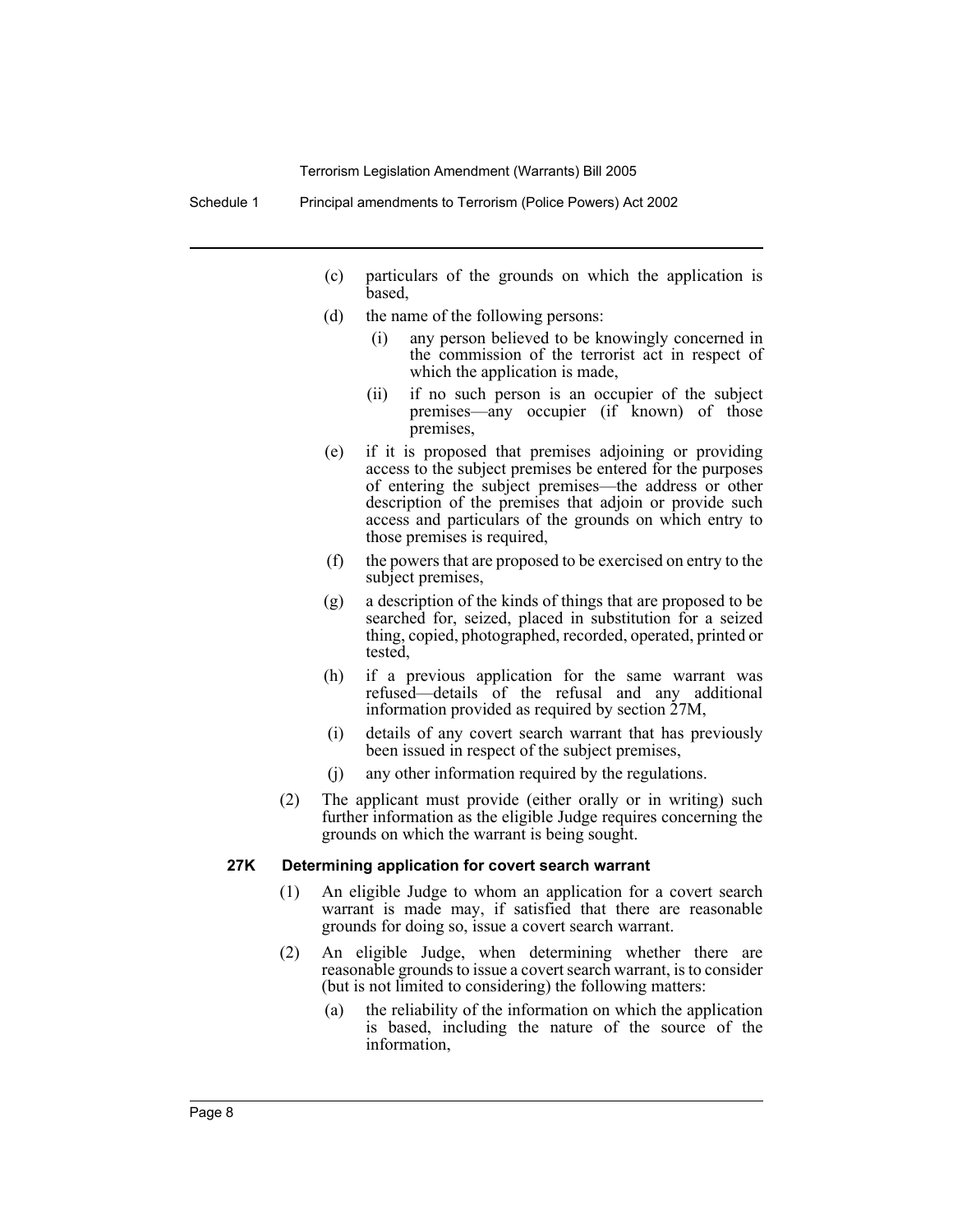Principal amendments to Terrorism (Police Powers) Act 2002 Schedule 1

- (b) whether there is a connection between the terrorist act in respect of which the application has been made and the kinds of things that are proposed to be searched for, seized, placed in substitution for a seized thing, copied, photographed, recorded, operated, printed or tested,
- (c) the nature and gravity of the terrorist act,
- (d) the extent to which the exercise of powers under the warrant would assist in the prevention of, or response to, the terrorist act,
- (e) alternative means of obtaining the information sought to be obtained,
- (f) the extent to which the privacy of a person who is not believed to be knowingly concerned in the commission of the terrorist act is likely to be affected if the warrant is issued,
- (g) if it is proposed that premises adjoining or providing access to the subject premises be entered for the purposes of entering the subject premises:
	- (i) whether this is reasonably necessary in order to enable access to the subject premises, or
	- (ii) whether this is reasonably necessary in order to avoid compromising the investigation of the terrorist act,
- (h) whether any conditions should be imposed by the Judge in relation to the execution of the warrant.

#### **27L Record of determination by eligible Judge**

- (1) An eligible Judge who determines an application for a covert search warrant must cause a record to be made of all relevant particulars of the grounds the eligible Judge has relied on to justify the issue of the warrant or the refusal to issue the warrant (as the case may be).
- (2) The regulations may make provision for or with respect to:
	- (a) the keeping of records in connection with the issue and execution of covert search warrants, and
	- (b) the inspection of any such records, and
	- (c) any other matter in connection with any such records.
- (3) Any matter that might disclose the name or residential address of a person must not be recorded pursuant to this section if the eligible Judge is satisfied that to do so might jeopardise the safety of any person.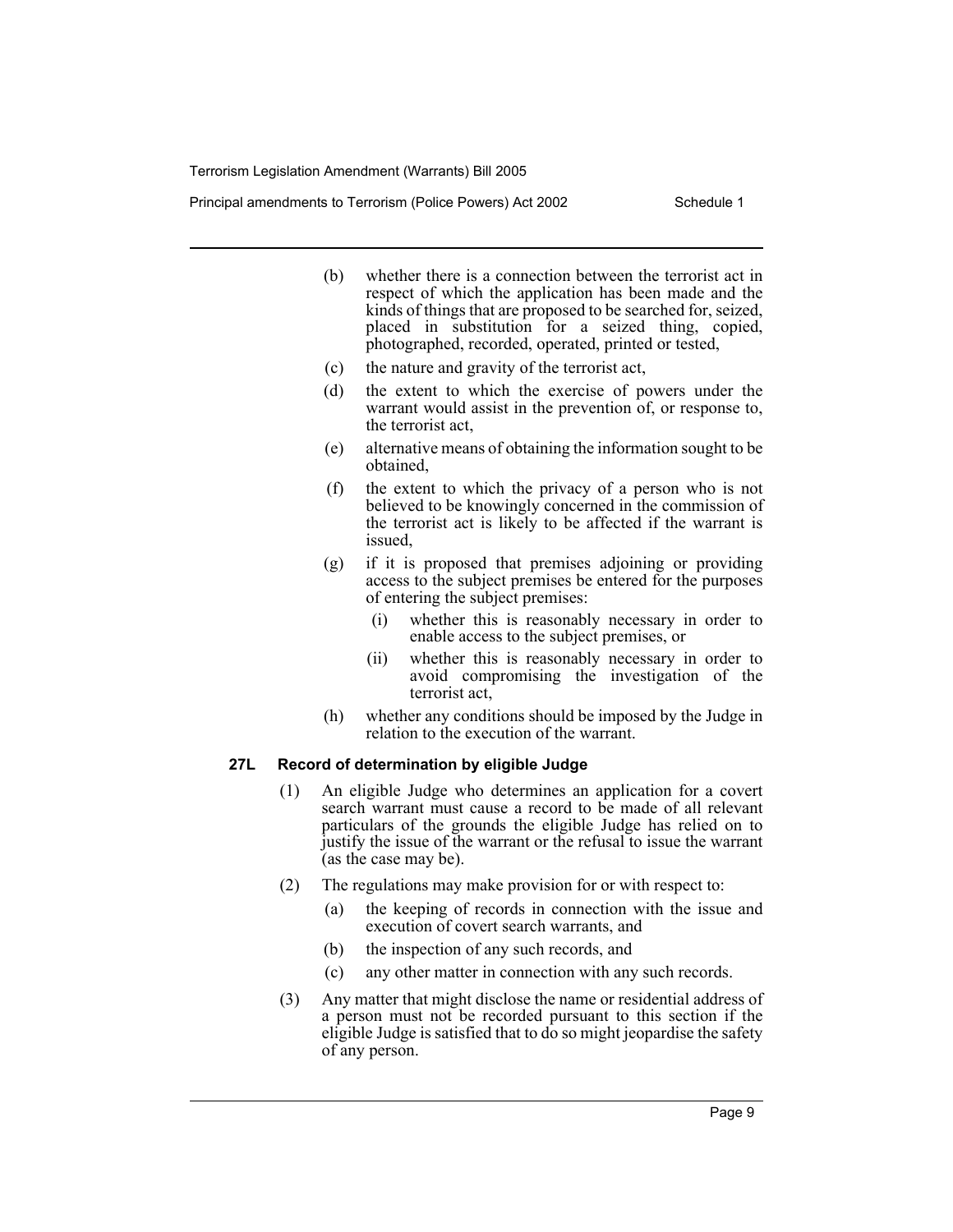Schedule 1 Principal amendments to Terrorism (Police Powers) Act 2002

### **27M Further application for warrant after refusal**

If an application by a person for a covert search warrant is refused by an eligible Judge, that person (or any other person who is aware of the application) may not make a further application for the same warrant to that or any other eligible Judge unless the further application provides additional information that justifies the making of the further application.

### **27N Contents of covert search warrant**

A covert search warrant is to specify the following matters:

- (a) the name of the person who applied for the warrant,
- (b) the address or other description of the subject premises,
- (c) the name of the following persons:
	- (i) any person believed to be knowingly concerned in the commission of the terrorist act in respect of which the warrant is issued,
	- (ii) if no such person is an occupier of the subject premises—any occupier (if known) of those premises,
- (d) a description of the kinds of things that may be searched for, seized, placed in substitution for a seized thing, copied, photographed, recorded, operated, printed or tested,
- (e) the date on which the warrant is issued,
- (f) the date on which the warrant expires (being a date that is not more than 30 days from the date on which the warrant is issued),
- (g) any conditions imposed in relation to the execution of the warrant,
- (h) any other matter required by the regulations.

# **Division 4 Execution of covert search warrant and provisions applying after warrant executed**

#### **27O Powers conferred by covert search warrant**

- (1) A covert search warrant authorises an eligible person:
	- (a) to enter, without any occupier's knowledge, the subject premises, and
	- (b) to impersonate another person for the purposes of executing the warrant, and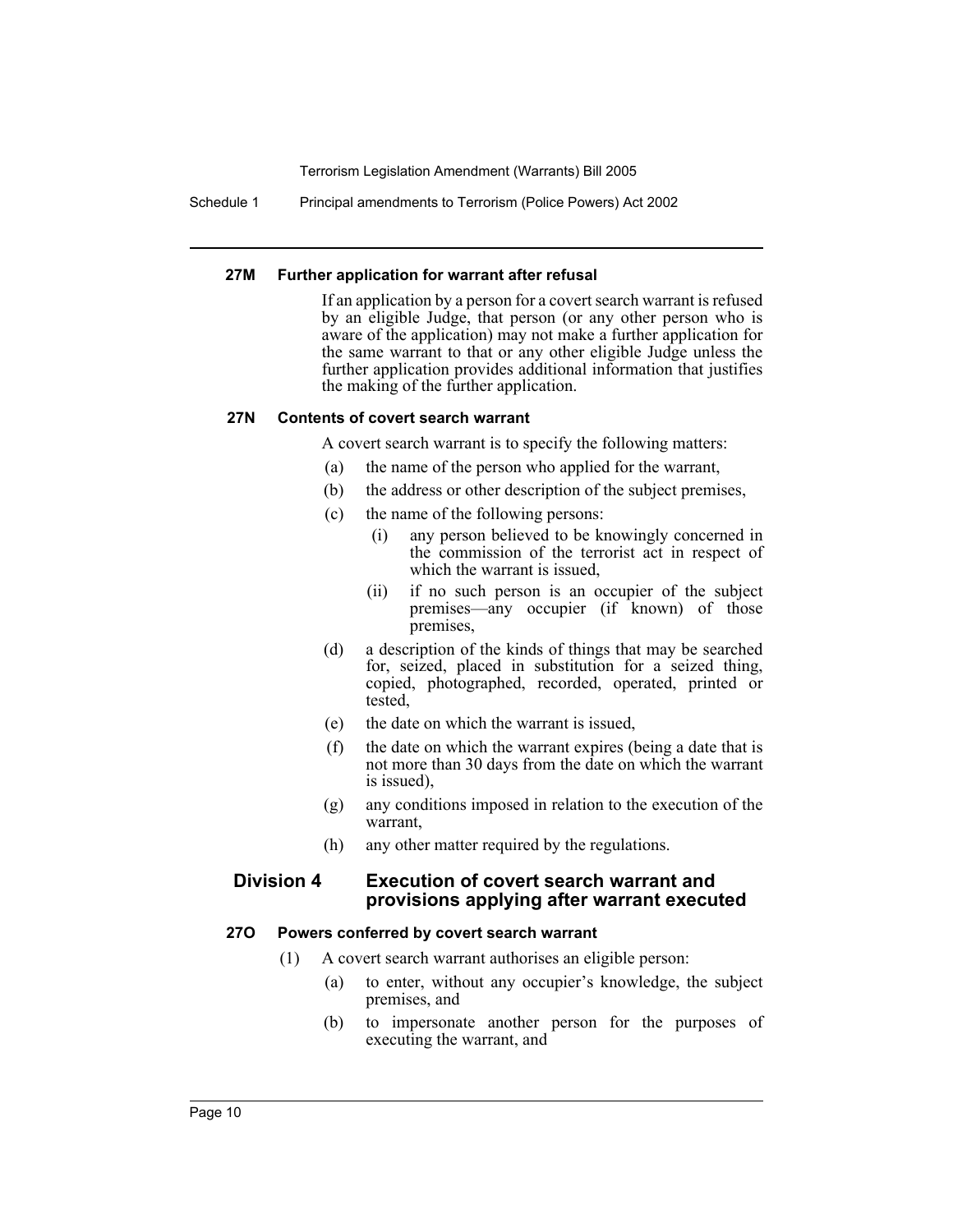Principal amendments to Terrorism (Police Powers) Act 2002 Schedule 1

- (c) to use such force as is reasonably necessary for the purposes of entering the subject premises, and
- (d) if the warrant authorises entry to premises adjoining or providing access to the subject premises—to enter premises adjoining or providing access to the subject premises, using such force as is reasonably necessary, for the purposes of entering the subject premises, and
- (e) to search the subject premises for any kind of thing described in the warrant, and
- (f) to break open any receptacle in or on the subject premises for the purposes of that search if it is reasonably necessary to do so, and
- (g) if the warrant authorises the seizure of a kind of thing—to seize and detain a thing of that kind and any relevant thing that the person finds in the course of executing the warrant, and
- (h) to seize and detain any other thing that the person finds in the course of executing the warrant and that is connected with a serious indictable offence, and
- (i) if the warrant authorises the placing of a kind of thing in substitution for a seized thing—to place a thing of that kind on the subject premises in substitution for a thing seized under paragraph (g), and
- (j) if the warrant authorises the copying, photographing or recording of a kind of thing—to copy, photograph or otherwise record a thing of that kind and any relevant thing that the person finds in the course of executing the warrant, and
- (k) if the warrant authorises the operation of a kind of electronic equipment:
	- (i) to operate any electronic equipment of that kind and any relevant electronic equipment that the person finds in the course of executing the warrant, and
	- (ii) to print, copy or otherwise record from that equipment information that is of a kind that the warrant authorises to be printed, copied or recorded and any relevant information that the person finds in the course of executing the warrant, and
- (l) if the warrant authorises the testing of a kind of thing—to test a thing of that kind and any relevant thing that the person finds in the course of executing the warrant.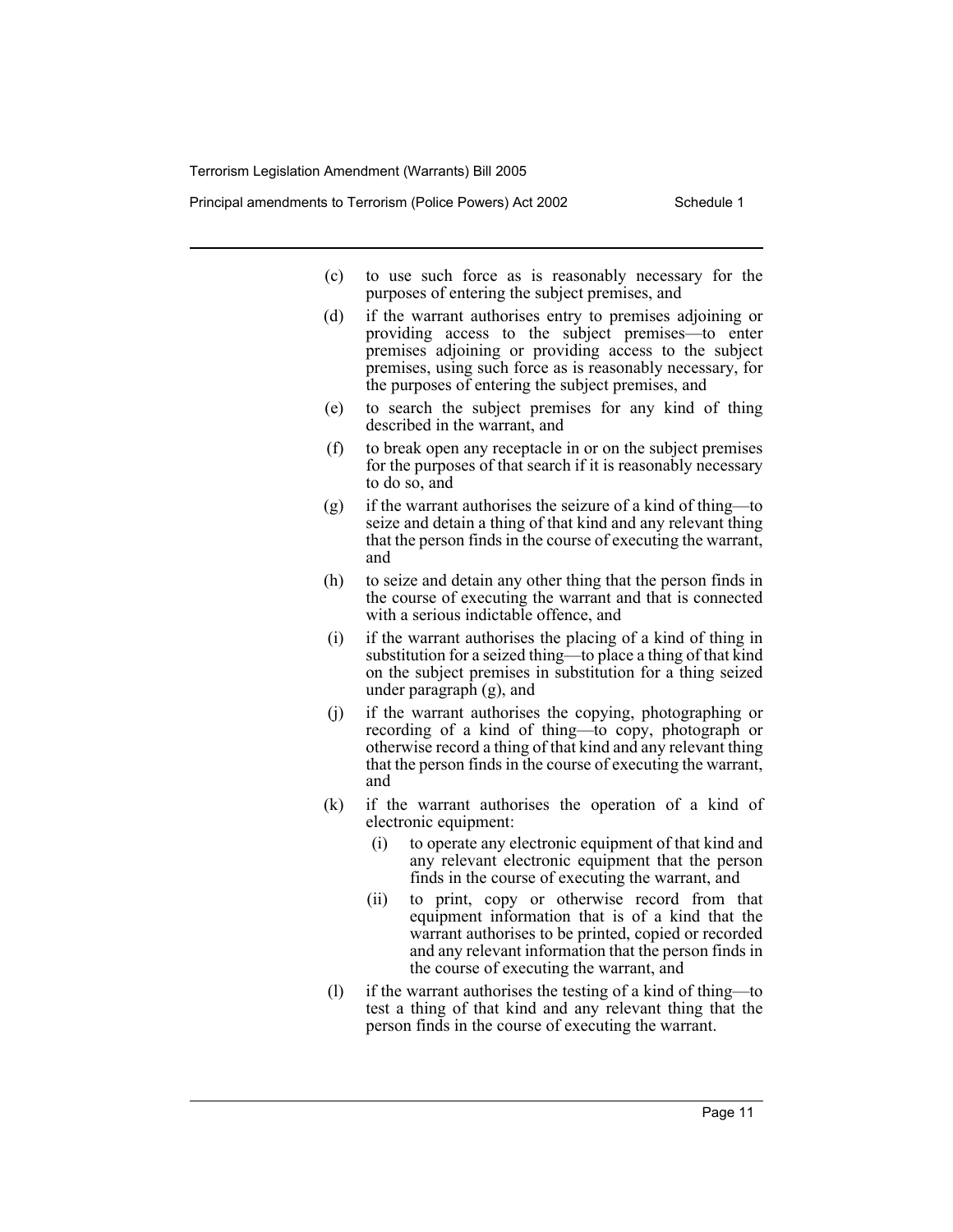Schedule 1 Principal amendments to Terrorism (Police Powers) Act 2002

- (2) A reference in this section to an eligible person, in relation to a warrant, is a reference to:
	- (a) an eligible police officer if the applicant for the warrant was an eligible police officer, or
	- (b) an eligible staff member of the Crime Commission if the applicant for the warrant was an eligible staff member of the Crime Commission.
- (3) A reference in this section to a relevant thing (including electronic equipment and information) found by an eligible person is a reference to a thing that the person has reasonable grounds to suspect or believe will substantially assist in responding to or preventing a terrorist act.
- (4) For the purposes of this section, a thing is connected with a serious indictable offence only if it is:
	- (a) a thing with respect to which there are reasonable grounds for suspecting or believing the offence has been, is being, or will be committed, or
	- (b) a thing that there are reasonable grounds for suspecting or believing will provide evidence of the commission or intended commission of the offence, or
	- (c) a thing that there are reasonable grounds for suspecting or believing has been, is being, or is intended to be used, in or in connection with the offence.

#### **27P Use of assistants to execute warrant**

A person who is authorised under section 27O to execute a warrant may do so with the aid of such assistants as the person considers necessary.

#### **27Q Expiry of covert search warrant**

Subject to section 27R, a covert search warrant ceases to have effect:

- (a) on the expiry date specified in the warrant, or
- (b) if it is withdrawn by the eligible Judge who issued the warrant—when it is withdrawn, or
- (c) when it is executed,

whichever occurs first.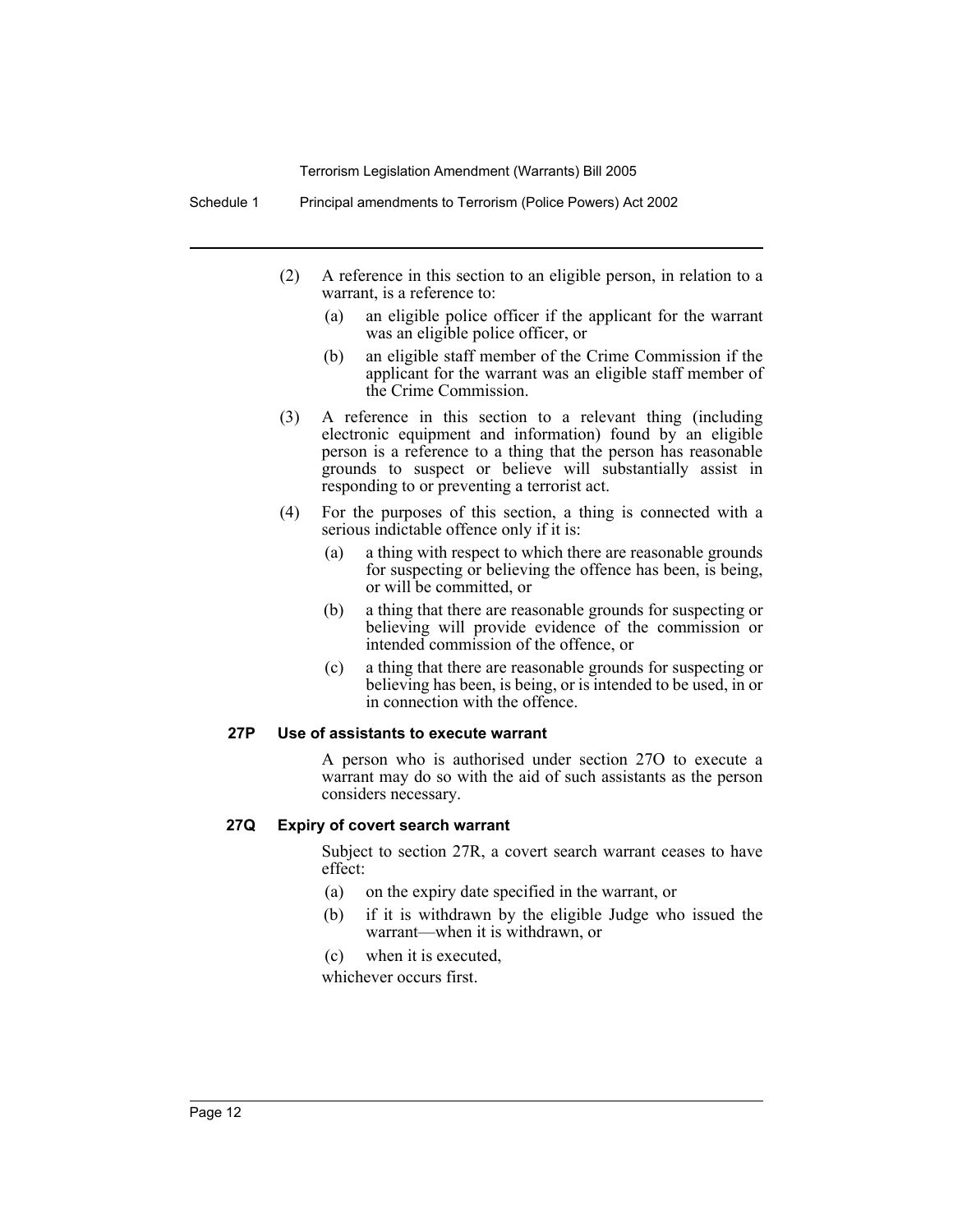Principal amendments to Terrorism (Police Powers) Act 2002 Schedule 1

## **27R Return or retrieval of a thing seized or placed**

- (1) A covert search warrant may authorise the return of a thing seized under section 27O (1) (g), or the retrieval of a thing placed under section 27O (1) (i), if the warrant expressly authorises such a return or retrieval.
- (2) If the warrant authorises the return or retrieval of a thing, the subject premises may be re-entered by a person authorised under section 27O to execute the warrant, but only for the purpose of returning or retrieving the thing (as the case may be) and any such re-entry must occur within 7 days of the first entry under the warrant (or such longer period as is allowed, prior to the expiration of the 7-day period, by an eligible Judge).
- (3) A person authorised to re-enter premises and return or retrieve a thing under this section may do so with the aid of such assistants as the person considers necessary.

# **27S Report to eligible Judge on execution of warrant**

- (1) A person who executes a covert search warrant must provide a report in writing to the eligible Judge who issued the warrant:
	- (a) stating the address or other description of the subject premises, and
	- (b) stating whether or not the warrant was executed, and
	- (c) if the warrant was executed:
		- (i) stating the date on which the warrant was executed, and
		- (ii) stating the name of any person who executed the warrant, and
		- (iii) stating the name of any police officer, staff member of the New South Wales Crime Commission or intelligence gathering officer who assisted in the execution of the warrant and the nature of the assistance provided, and
		- (iv) stating the name of any person believed to be knowingly concerned in the commission of the terrorist act in respect of which the warrant was executed and, if no such person is an occupier of the premises, any occupier (if known) of the premises at which the warrant was executed, and
		- (v) stating the powers that were exercised under the warrant, and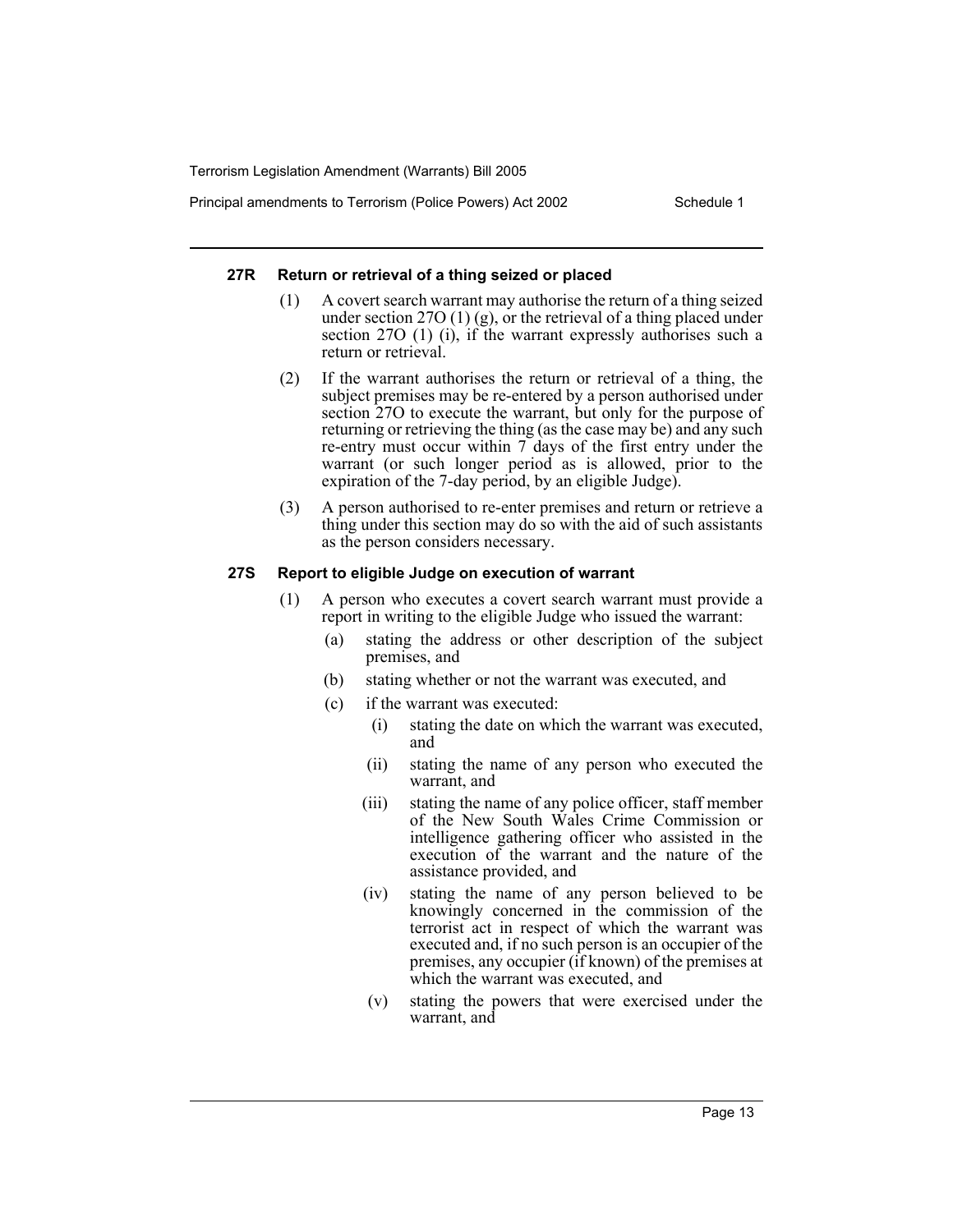Schedule 1 Principal amendments to Terrorism (Police Powers) Act 2002

- (vi) setting out briefly the result of the execution of the warrant (including a brief description of anything seized, placed in substitution for a seized thing, copied, photographed, recorded, operated, printed or tested), and
- (vii) if a thing was found in the course of executing the warrant and, under section 27O, that thing was (but was not of a kind expressly authorised by the warrant to be) copied, photographed, recorded, operated, printed or tested—specifying particulars of the grounds on which the thing was believed to be a relevant thing or connected with a serious indictable offence (as the case may be),
- (viii) if a thing was tested or was seized for the purposes of testing—including a description of the thing and the type of information obtained (or proposed to be obtained) by testing, and
	- (ix) stating whether or not the execution of the warrant assisted in the prevention of, or response to, the terrorist act in respect of which the warrant was executed and, if so, how it assisted, and
	- (x) stating whether or not the execution of the warrant assisted in the prevention of, or response to, any other terrorist act or any serious indictable offence and, if so, how it assisted, and
- (d) if the warrant was not executed—setting out briefly the reasons why the warrant was not executed, and
- (e) containing such other particulars as may be prescribed by the regulations.
- (2) The report must be provided:
	- (a) if the warrant was executed—within 10 days after it was executed, or
	- (b) if the warrant was not executed—within 10 days after:
		- (i) the expiry date specified in the warrant, or
		- (ii) the date the warrant was withdrawn by the eligible Judge who issued the warrant.
- (3) If premises are entered for the purposes of returning or retrieving a thing under section 27R, a report must also be provided in writing to the eligible Judge who issued the warrant:
	- (a) stating the address or other description of the premises, and
	- (b) stating the date on which the premises were re-entered, and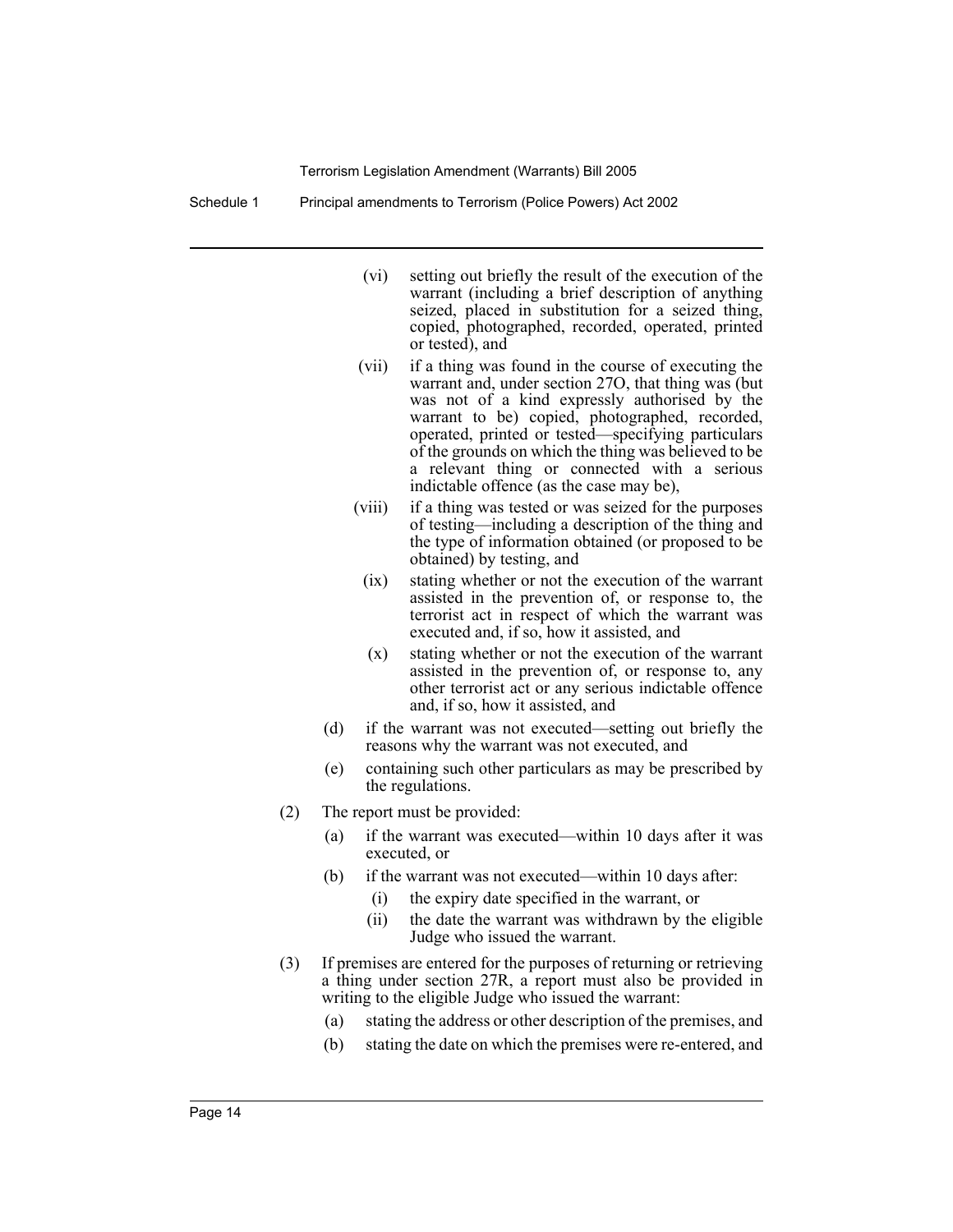Principal amendments to Terrorism (Police Powers) Act 2002 Schedule 1

- (c) stating the name of any person who entered the premises for the purposes of the return or retrieval, and
- (d) stating the name of any other police officer, staff member of the New South Wales Crime Commission or intelligence gathering officer who assisted in the re-entry of the premises or the return or retrieval of the thing and the nature of any assistance provided, and
- (e) setting out a brief description of the thing, and
- (f) if the thing was not returned or retrieved—setting out the reasons why the thing was not returned or retrieved, and
- (g) containing such other particulars as may be prescribed by the regulations.
- (4) The report is to be provided within 10 days after the entry to the premises for the purposes of retrieving or returning the thing under section 27R.
- (5) The Commissioner of Police or the Crime Commissioner is to ensure that a copy of any report provided under this section is given to the Attorney General.
- (6) In this section:

*intelligence gathering officer* means a person employed by or in the Australian Security Intelligence Organisation or any other intelligence gathering agency prescribed for the purposes of this definition.

*police officer* means a member of:

- (a) NSW Police, or
- (b) the Australian Federal Police, or
- (c) a police force or police service (however described) of another State, a Territory or another country.

#### **27T Defects in covert search warrants**

A covert search warrant is not invalidated by any defect, other than a defect that affects the substance of the warrant in a material particular.

#### **27U Notice to occupiers of execution of covert search warrant**

- (1) A person who executes a covert search warrant is to cause an occupier's notice to be prepared under this section.
- (2) The occupier's notice:
	- (a) is to specify the name of the person who applied for the warrant, and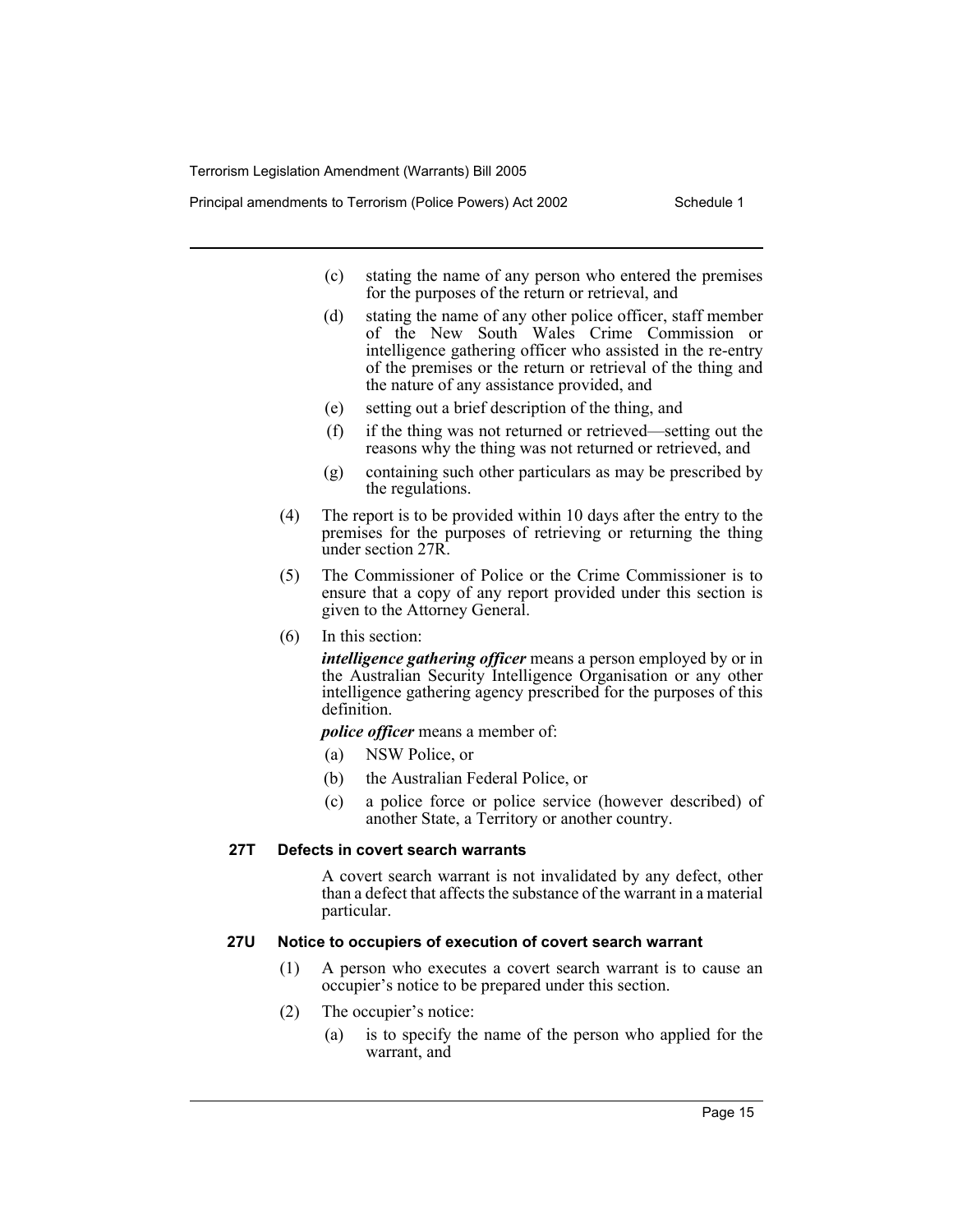- (b) is to specify the name of the eligible Judge who issued the warrant, and
- (c) is to specify the date when the warrant was issued, and
- (d) is to specify the date when the warrant was executed, and
- (e) is to specify the address or other description of the subject premises, and
- (f) is to specify the number of police officers, staff members of the New South Wales Crime Commission or intelligence gathering officers who entered the subject premises for the purposes of executing, or assisting in the execution of, the warrant, and
- (g) is to contain a summary of the nature of the warrant (including the grounds on which a covert search warrant may be issued) and the powers conferred and exercised under the warrant, and
- (h) is to describe any thing seized or placed in substitution for a seized thing, and
- (i) is to describe any thing returned or retrieved under section 27R and the date on which the thing was returned or retrieved, and
- (j) if the occupier was not, at the time that the warrant was executed, believed to be knowingly concerned in the commission of the terrorist act in respect of which the warrant was executed—is to state this, and
- (k) is to specify or contain any other matters required by the regulations.
- (3) Within 6 months of executing the covert search warrant, the person who executed the warrant is to provide the occupier's notice to the eligible Judge who issued the warrant for that Judge's approval.
- (4) The person must provide such further information (either orally or in writing) as the eligible Judge requires for the purposes of assisting the Judge in determining whether to approve the occupier's notice.
- (5) As soon as practicable after the eligible Judge approves the occupier's notice, the person who executed the warrant is to cause the notice to be given to:
	- (a) any person who, at the time the warrant was executed, was believed to be knowingly concerned in the commission of the terrorist act in respect of which the warrant was executed, and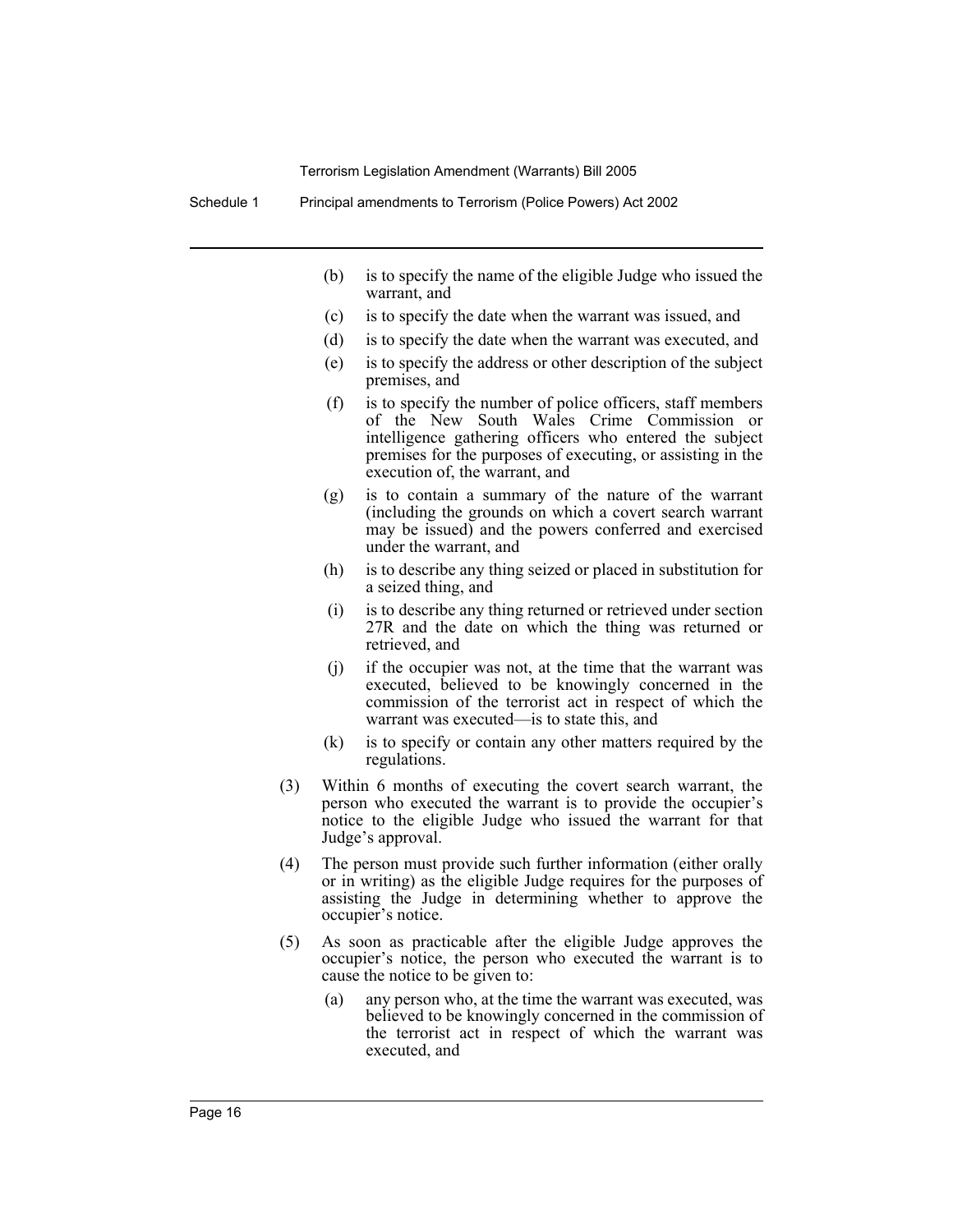Principal amendments to Terrorism (Police Powers) Act 2002 Schedule 1

- (b) if no such person was an occupier of the subject premises when the warrant was executed—a person of or above the age of 18 years known to have occupied the premises at the time the warrant was executed.
- (6) If no such person is known, or the person's whereabouts are unknown to the person who executed the warrant, the person who executed the warrant is to report back to the eligible Judge who issued the warrant and the Judge may give such directions about the giving of the occupier's notice as the Judge thinks fit.
- (7) The giving of an occupier's notice under this section may be postponed by the eligible Judge who issued the warrant if that eligible Judge is satisfied that there are reasonable grounds for that postponement.
- (8) Directions under subsection (6) may be given at the same time as a postponement is granted.
- (9) The giving of an occupier's notice under this section may be postponed on more than one occasion, but:
	- (a) must not be postponed on any one occasion for a period exceeding 6 months, and
	- (b) must not be postponed for a total period of more than 18 months unless the eligible Judge is satisfied that there are exceptional circumstances justifying the postponement.
- (10) In this section:

*intelligence gathering officer* and *police officer* have the same meanings as in section 27S.

- (11) A reference in this section and in section 27V to a person who executes a warrant includes a reference to another eligible police officer (if the person was an eligible police officer) or another eligible staff member of the Crime Commission (if the person was such a staff member), but only if the person who executed the warrant:
	- (a) has died, or
	- (b) has ceased to be an eligible police officer or eligible staff member of the Crime Commission (as the case may be), or
	- (c) is absent from duty.

#### **27V Notice to adjoining occupiers of execution of covert search warrant**

(1) A person who executes a covert search warrant is to cause an occupier's notice to be prepared under this section if the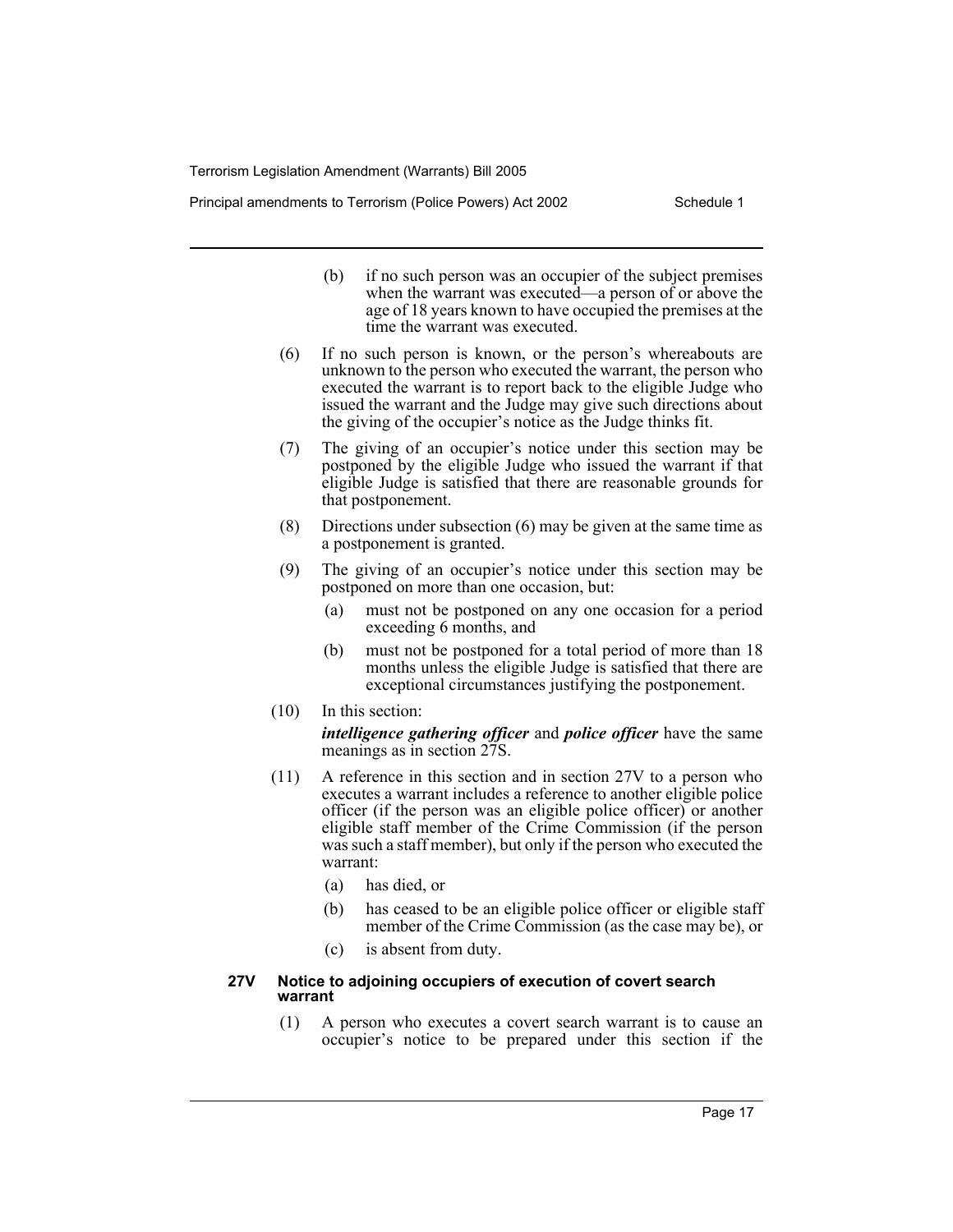Schedule 1 Principal amendments to Terrorism (Police Powers) Act 2002

execution of the warrant involved entering under section 27O (1) (d) premises (the *adjoining premises*) adjoining or providing access to the subject premises.

- (2) The occupier's notice:
	- (a) is to specify or state the matters set out in section 27U (2)  $(a)$ – $(e)$ , and
	- (b) is to specify or contain any other matters required by the regulations.
- (3) The occupier's notice is to be provided to the eligible Judge who issued the warrant for that Judge's approval at the same time as the occupier's notice prepared under section 27U in relation to the execution of the warrant is provided under section 27U (3).
- (4) As soon as practicable after the eligible Judge approves the occupier's notice under this section, the person who executed the warrant is to cause the notice to be given to a person of or above the age of 18 years known to have occupied the adjoining premises.
- (5) The provisions of section 27U apply in relation to an occupier's notice prepared under this section as follows:
	- (a) section 27U (4) and  $(6)$ –(9) apply as if a reference in those provisions to an occupier's notice were a reference to an occupier's notice prepared under this section,
	- (b) section 27U (6) applies as if a reference in that provision to a person referred to in section 27U (5) were a reference to an occupier referred to in subsection (4).

#### **27W Destruction of records**

- (1) Within 12 months of the execution of a covert search warrant, the Commissioner of Police or the Crime Commissioner is to determine whether any copy, photocopy or other record made in the execution of the warrant is reasonably required for the purpose of an investigation or proceedings.
- (2) Within each subsequent period of 12 months, the Commissioner of Police or the Crime Commissioner is to further determine whether any such record is reasonably required for that purpose for so long as the record remains in existence.
- (3) The Commissioner of Police or the Crime Commissioner is to ensure that any such record is destroyed as soon as practicable after determining that its retention is no longer reasonably required for that purpose.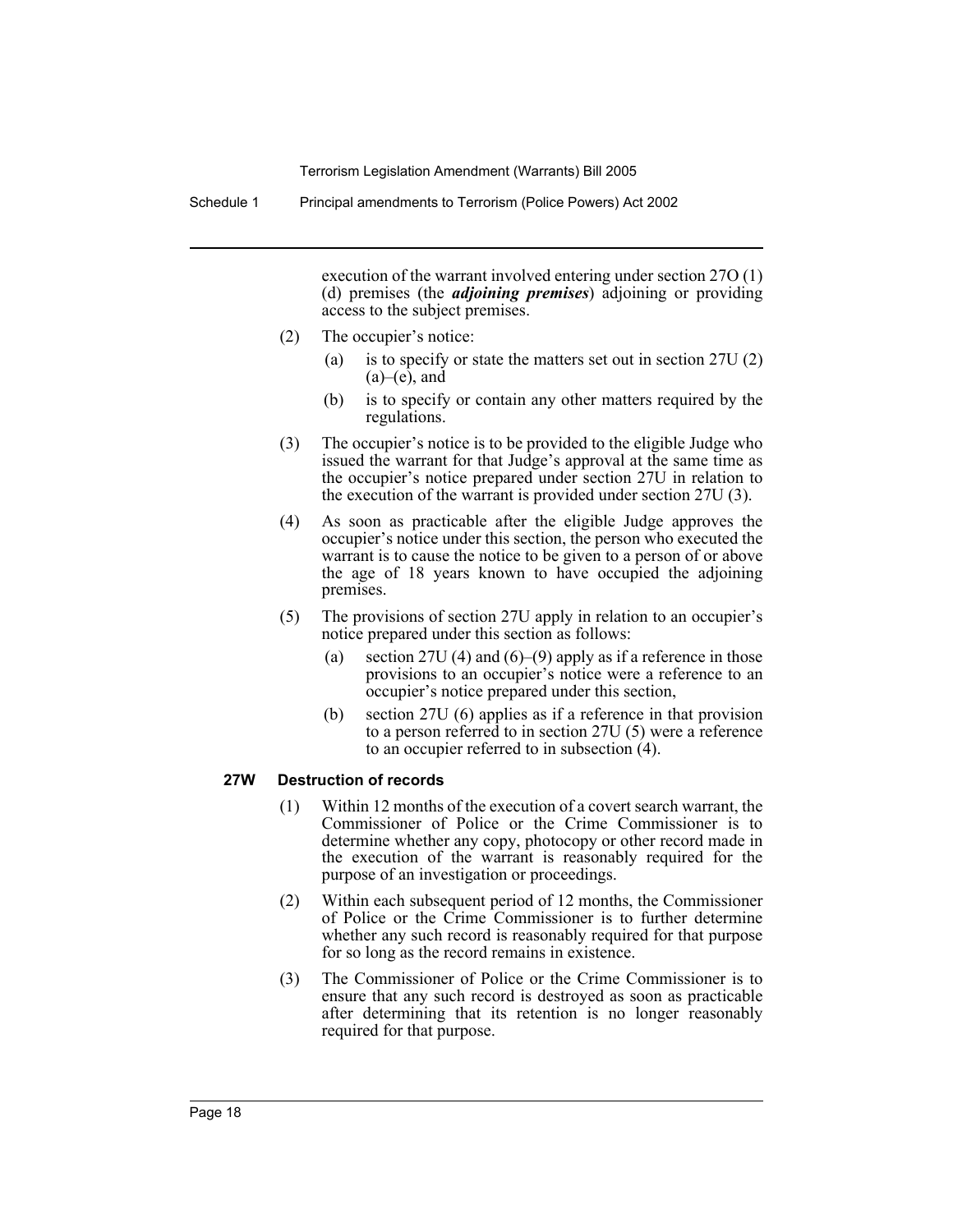Principal amendments to Terrorism (Police Powers) Act 2002 Schedule 1

- (4) A requirement imposed under this section on the Commissioner of Police applies only in relation to a record made in the execution of a warrant by an eligible police officer.
- (5) A requirement imposed under this section on the Crime Commissioner applies only in relation to a record made in the execution of a warrant by an eligible staff member of the Crime Commission.

# **Division 5 Miscellaneous**

## **27X Death or absence of eligible Judge who issued covert search warrant**

If the eligible Judge who issued a covert search warrant has died, has ceased to be an eligible Judge or is absent:

- (a) a warrant required to be provided to that Judge under section 27I, or
- (b) a report required to be provided to that Judge under section 27S, or
- (c) an occupier's notice required to be provided to that Judge under section 27U or 27V, or
- (d) a power exercisable by that Judge under section 27U or 27V,

may be provided to, or may be exercised by, as the case may be, any other eligible Judge.

# **27Y Applications to be dealt with in absence of public**

Applications under this Part and any other matters arising under this Part that are dealt with by an eligible Judge are to be dealt with in the absence of the public.

#### **27Z False or misleading information in applications or reports to eligible Judge**

(1) A person must not, in or in connection with an application for a covert search warrant, a report or an occupier's notice, give information to an eligible Judge that the person knows to be false or misleading in a material particular.

Maximum penalty: 100 penalty units or imprisonment for 2 years, or both.

(2) This section applies to an application for a telephone warrant as well as an application for a covert search warrant made in person.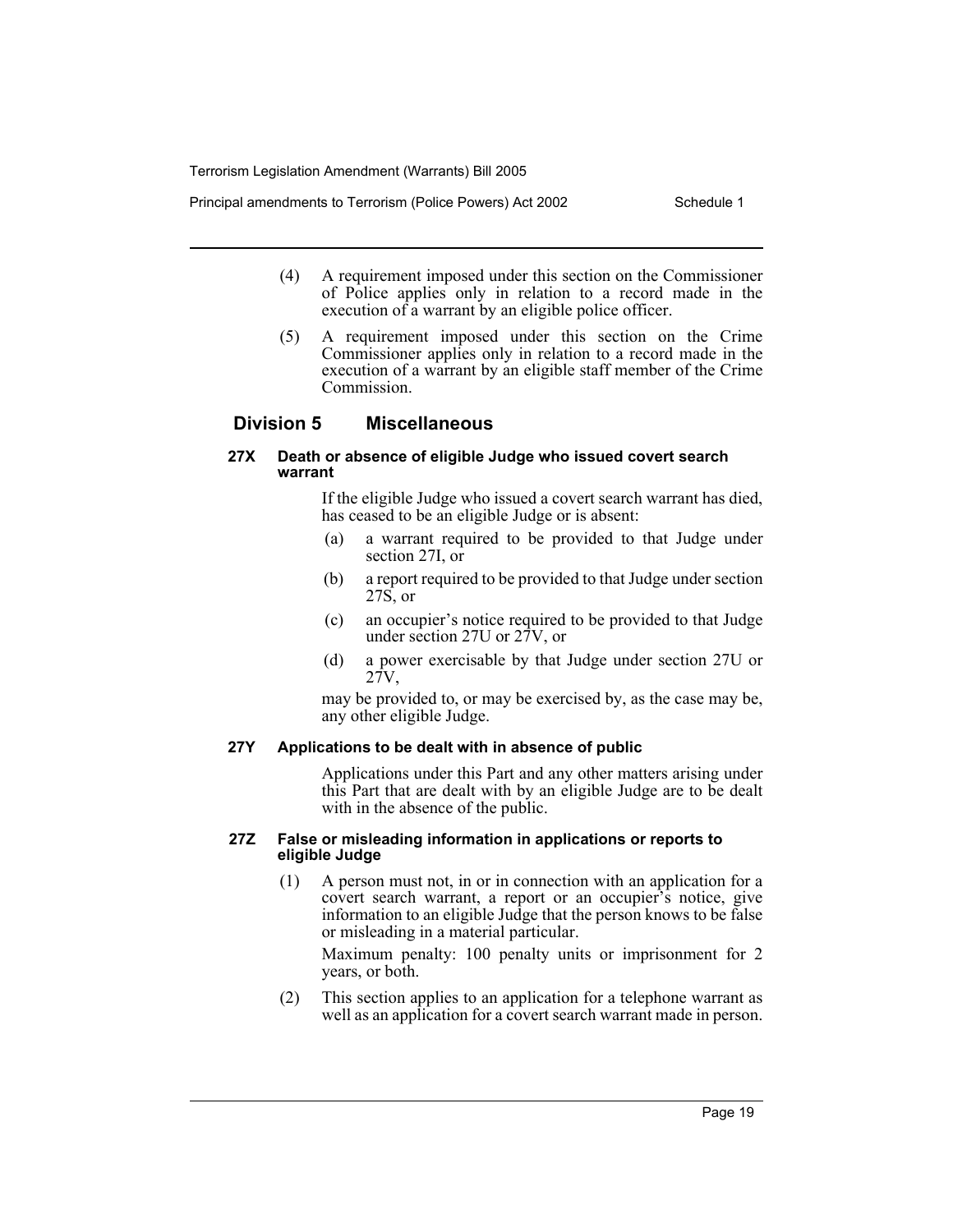Schedule 1 Principal amendments to Terrorism (Police Powers) Act 2002

(3) This section applies whether or not the information given is also verified on oath or affirmation or by affidavit.

# **27ZA Publication of documents**

- (1) A person must not intentionally or recklessly publish an application for a covert search warrant, a report prepared under section 27S, an occupier's notice or any information directly derived from such an application, report or notice unless:
	- (a) an occupier's notice that relates to the execution of the warrant has been given under section 27U, or
	- (b) directions have been given in relation to the giving of the occupier's notice under section 27U (6).

Maximum penalty: 50 penalty units or imprisonment for 12 months, or both.

- (2) This section does not make it an offence to publish any application, report, notice or information if the publication is for the purposes of:
	- (a) exercising any functions under this Part, or
	- (b) the internal management of NSW Police, the New South Wales Crime Commission, the Supreme Court or the Attorney General's Department.

#### **27ZB Annual reports to be given to Attorney General and Police Minister**

- (1) The Commissioner of Police and the Crime Commissioner must each report annually on the exercise of powers under this Part by eligible police officers and eligible staff members of the Crime Commission respectively.
- (2) Each report is to be provided, within 4 months after each 30 June, to the Police Minister and the Attorney General.
- (3) The report is to specify the following matters in relation to the year ended on that 30 June:
	- (a) the number of applications for covert search warrants made under this Part and the number of those applications granted,
	- (b) the number of applications for telephone warrants and the number of those applications granted,
	- (c) the number of covert search warrants executed,
	- (d) the number of covert search warrants under which any things were seized,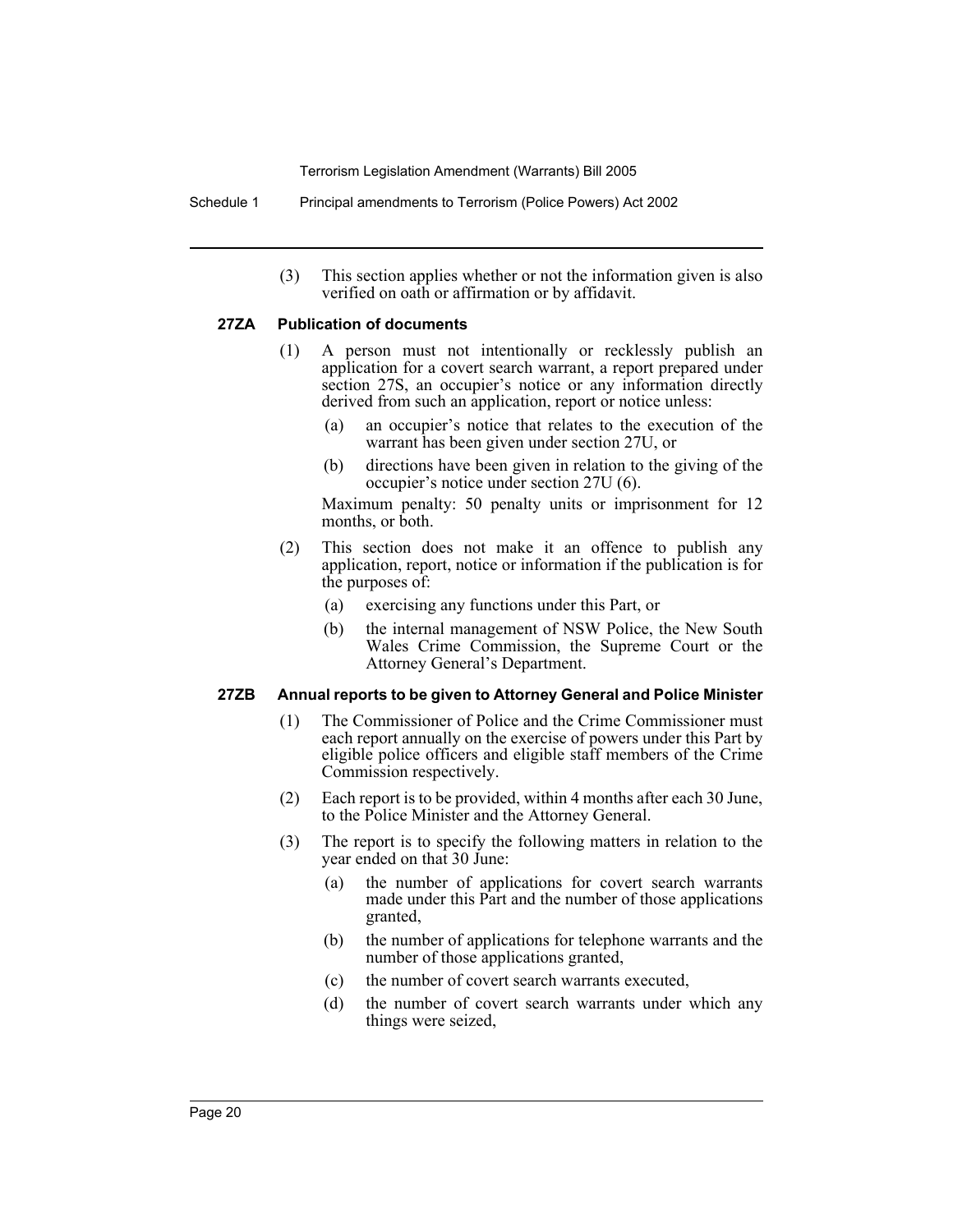Principal amendments to Terrorism (Police Powers) Act 2002 Schedule 1

- (e) the number of covert search warrants under which any things were placed in substitution for seized things,
- (f) the number of covert search warrants under which any things were returned or retrieved,
- (g) the number of covert search warrants under which any things were copied, photographed or otherwise recorded,
- (h) the number of covert search warrants under which any electronic equipment was operated by eligible police officers or eligible staff members of the Crime Commission,
- (i) the number of covert search warrants under which any things were tested,
- (j) the number of arrests made in connection with a terrorist act in respect of which a covert search warrant was executed and the number of those arrests that have led to the laying of charges in relation to the terrorist act,
- (k) the number of complaints that are made under any Act about conduct relating to the execution of a covert search warrant by an eligible police officer or an eligible staff member of the Crime Commission and the number of those complaints that are, or have been, the subject of an investigation under any Act,
- (l) any other matters requested by the Police Minister or the Attorney General.
- (4) The reports may be combined with any other annual report of NSW Police or the New South Wales Crime Commission.
- (5) The reports are to be tabled in each House of Parliament as soon as practicable after they are received by the Attorney General.

#### **27ZC Monitoring by Ombudsman**

- (1) For the period of 2 years after the commencement of this Part (as inserted by the *Terrorism Legislation Amendment (Warrants) Act 2005*), the Ombudsman is to keep under scrutiny the exercise of powers conferred on members of NSW Police, the Crime Commissioner and members of staff of the New South Wales Crime Commission by this Part.
- (2) For that purpose, the Ombudsman may require the Commissioner of Police, the Crime Commissioner or the Director-General of the Attorney General's Department to provide information about the exercise of those powers.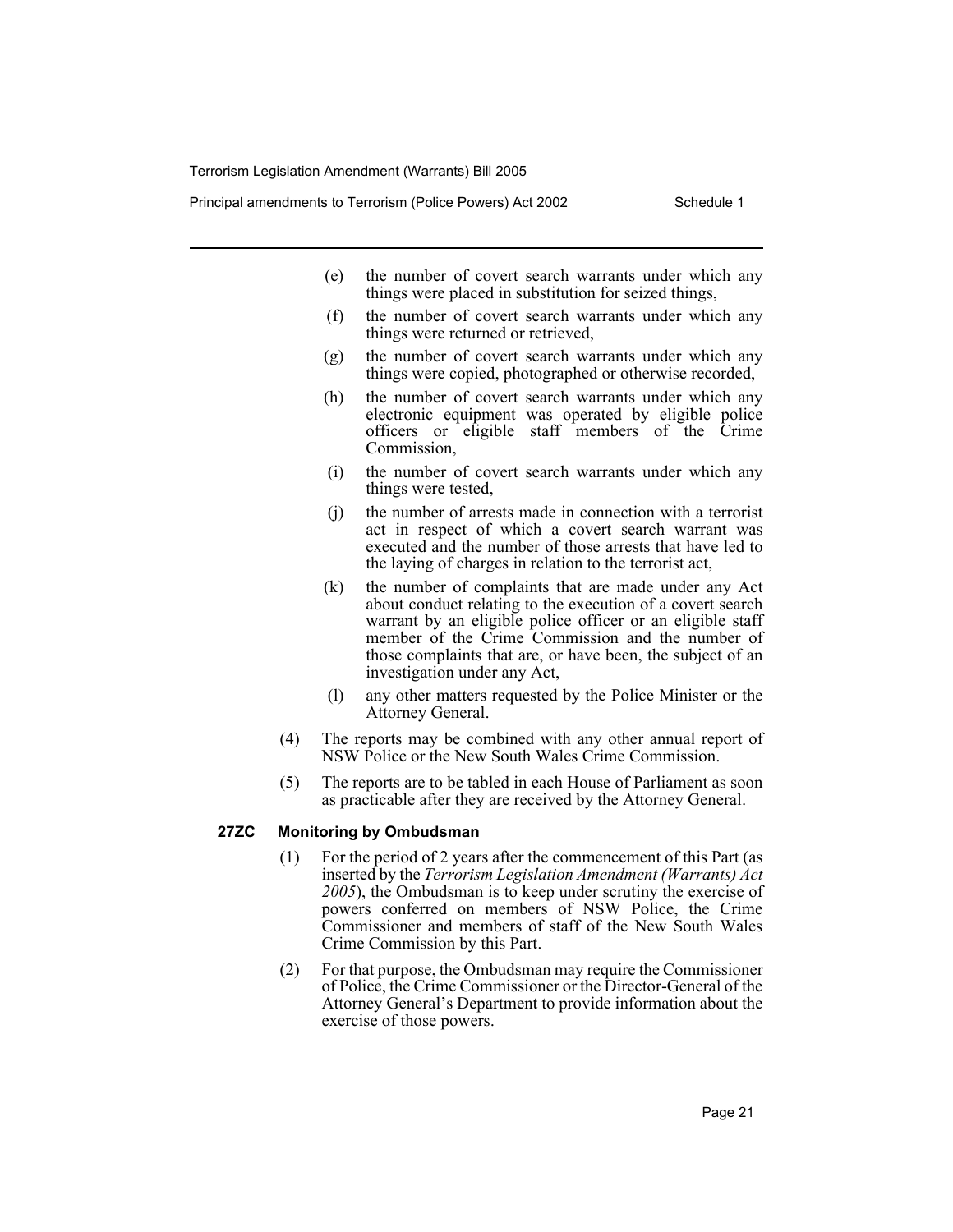Schedule 1 Principal amendments to Terrorism (Police Powers) Act 2002

- (3) The Ombudsman must, as soon as practicable after the expiration of that 2-year period, prepare a report on the exercise of those powers and furnish a copy of the report to the Minister, the Commissioner of Police and the Crime Commissioner.
- (4) The Minister is to lay (or cause to be laid) a copy of the report before both Houses of Parliament as soon as practicable after the Minister receives the report.
- (5) If a House of Parliament is not sitting when the Minister seeks to lay a report before it, the Minister may present copies of the report to the Clerk of the House concerned.
- (6) The report:
	- (a) is, on presentation and for all purposes, taken to have been laid before the House, and
	- (b) may be printed by authority of the Clerk of the House, and
	- (c) if so printed, is for all purposes taken to be a document published by or under the authority of the House, and
	- (d) is to be recorded:
		- (i) in the case of the Legislative Council, in the Minutes of the Proceedings of the Legislative Council, and
		- (ii) in the case of the Legislative Assembly, in the Votes and Proceedings of the Legislative Assembly,

on the first sitting day of the House after receipt of the report by the Clerk.

#### **[2] Section 29A**

Insert after section 29:

#### **29A Ministerial arrangements for things seized in connection with extra-territorial offences**

The Minister may enter into arrangements with a Minister of the Commonwealth under which:

- (a) things seized under this Act that may be relevant to the investigation of an offence against the law of the Commonwealth:
	- (i) are to be transmitted to the Commissioner of the Australian Federal Police for the purposes of the investigation of, or proceedings in respect of, that offence, and
	- (ii) when no longer required for the purposes of any such investigation or proceedings, are (unless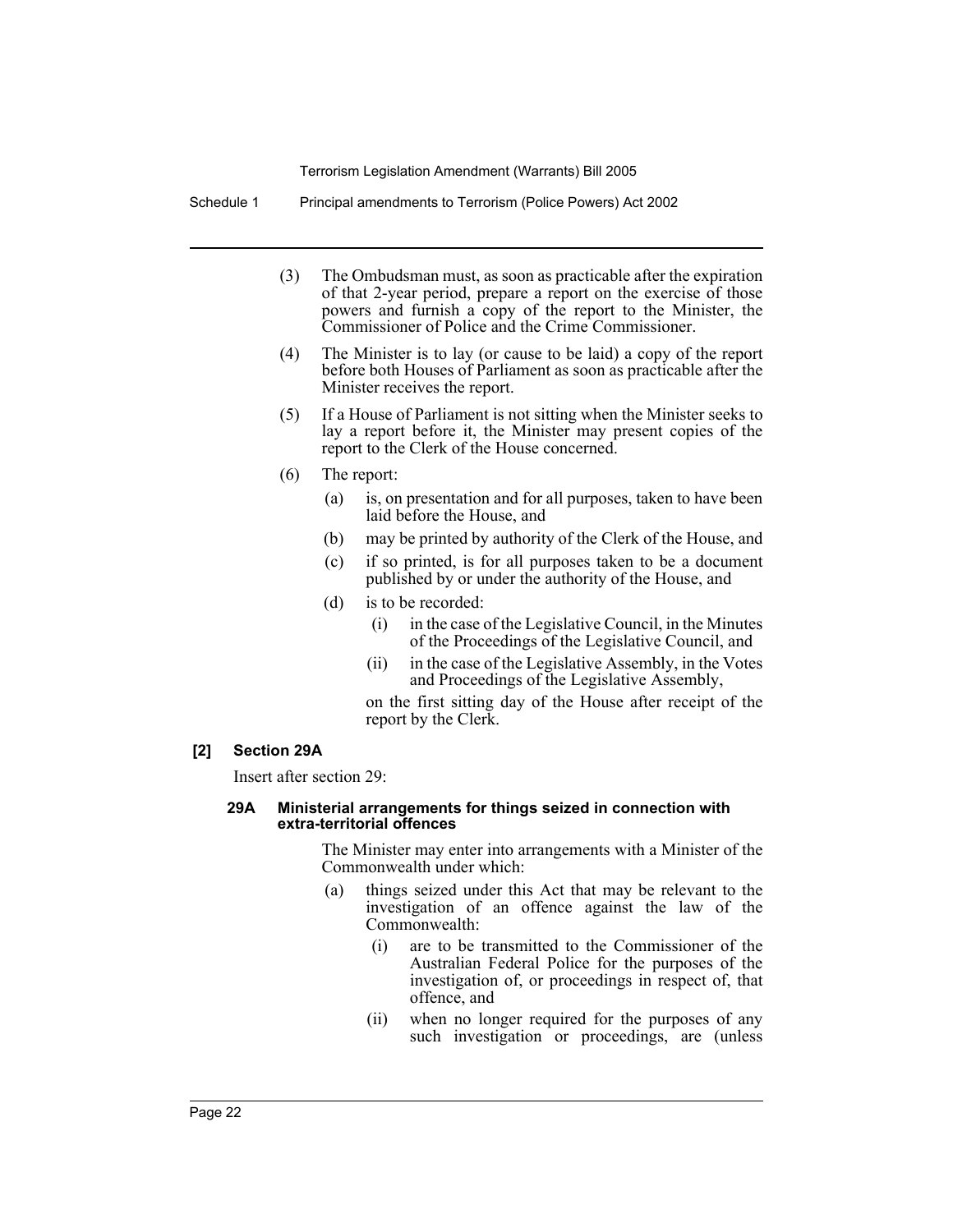Principal amendments to Terrorism (Police Powers) Act 2002 Schedule 1

disposed of by order or direction of a court or Magistrate) to be returned to the Commissioner of Police or (if the things have been seized by a member of staff of the New South Wales Crime Commission) the Commissioner for the New South Wales Crime Commission, and

- (b) things seized under the law of the Commonwealth that may be relevant to the investigation of an offence against the law of this State:
	- (i) are to be transmitted to the Commissioner of Police, and
	- (ii) when no longer required for the purposes of the investigation of an offence, or proceedings in respect of an offence, are (unless disposed of by order or direction of a court or Magistrate) to be returned to the Commissioner of the Australian Federal Police.

# **[3] Section 36 Review of Act**

Insert after section 36 (1):

(1A) For the purpose of the review, the Minister may require the Commissioner of Police or the Commissioner for the New South Wales Crime Commission to provide information about the exercise of functions in respect of covert search warrants under this Act by members of NSW Police, members of the Crime Commission or members of staff of the Crime Commission.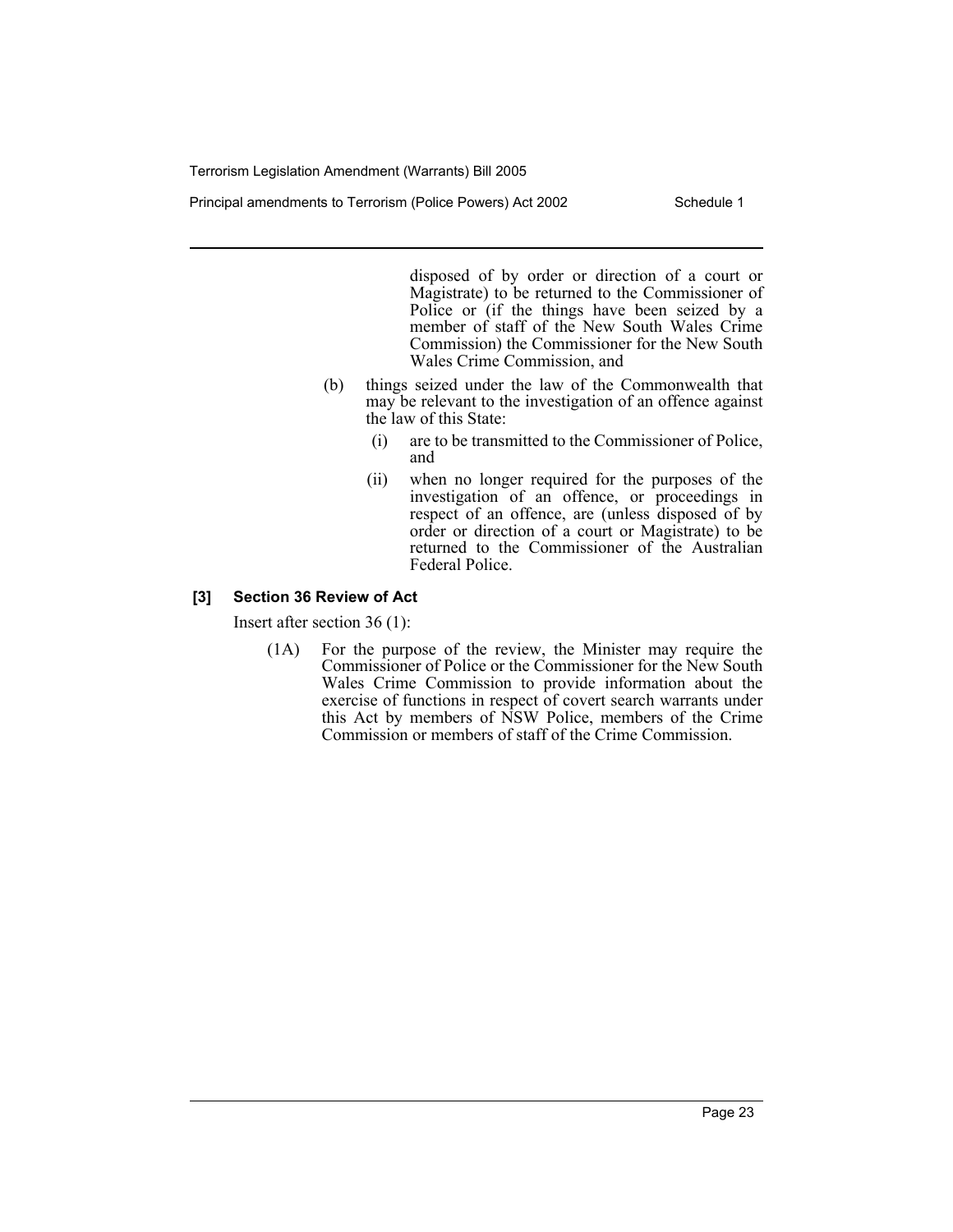Schedule 2 Consequential amendments to Terrorism (Police Powers) Act 2002

# **Schedule 2 Consequential amendments to Terrorism (Police Powers) Act 2002**

(Section 3)

# **[1] Section 4 Other definitions**

Omit the definitions of *authorisation*, *recognised law enforcement officer* and *target* from section 4 (1).

# **[2] Section 4 (1)**

Insert in alphabetical order:

*exercise* a function includes perform a duty.

*function* includes a power or duty.

*occupier* of premises includes a person in charge of the premises.

# **[3] Section 4 (2)**

Omit the subsection.

# **[4] Section 4A**

Insert after section 4:

# **4A Extraterritoriality of terrorist act no barrier**

To avoid doubt, functions conferred by this Act in relation to a terrorist act may be exercised whether or not the terrorist act has been, is being, or is likely to be committed in New South Wales.

# **[5] Part 2**

Insert after Part 1:

# **Part 2 Special powers**

# **Division 1 Preliminary**

# **4B Interpretation**

(1) In this Part:

*authorisation* means an authorisation given under this Part in accordance with Division 2.

*recognised law enforcement officer* means a person appointed under Division 4.

*target* of an authorisation—see section 7 (2).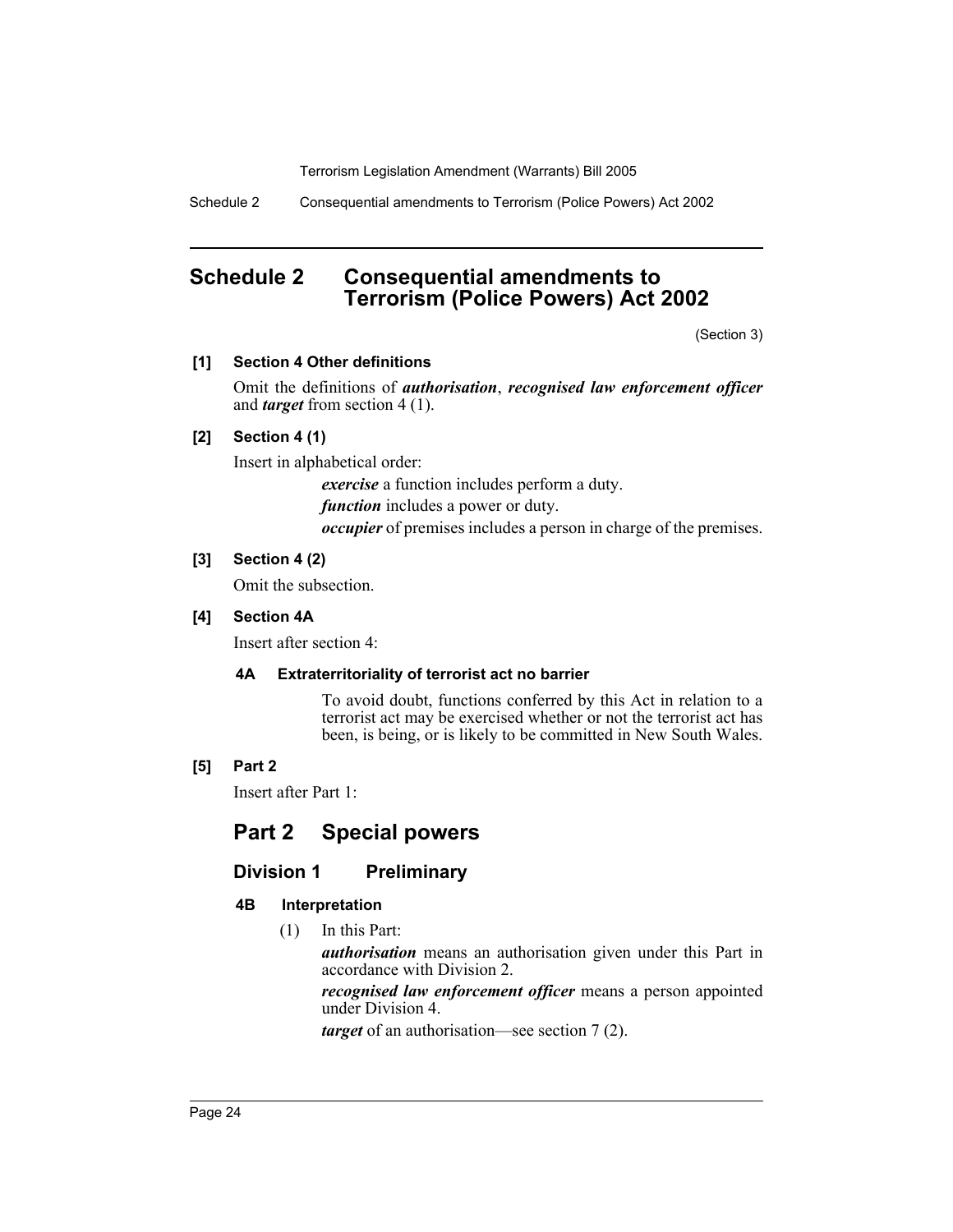Consequential amendments to Terrorism (Police Powers) Act 2002 Schedule 2

- (2) For the purposes of this Part:
	- (a) a person in an area that is the target of an authorisation includes a person who is about to enter the area or who has recently left the area, and
	- (b) a vehicle in an area that is the target of an authorisation includes a vehicle that is about to enter the area or that has recently left the area.

# **[6] Parts 2–4**

Renumber as Divisions 2–4 of Part 2 (as inserted by item [5]).

**[7] Sections 5, 6, 8 (2), 11 (3), 13 (1), 15, 19A (1), 20 (1), 21, 22, 23 (1), 24 (5) and 26**

Omit "this Part" wherever occurring. Insert instead "this Division".

**[8] Sections 5–7, 10 (3) (a), 14 (and the note to the section), 14A (1), 15, 23 (2), 24 (1) and 25 (1)**

Omit "this Act" wherever occurring. Insert instead "this Part".

**[9] Section 14, note**

Omit "Part 4". Insert instead "Division 4".

- **[10] Part 2 (as inserted by item [5]), Division 3 (as renumbered by item [6])** Omit "**Special powers**" from the heading. Insert instead "**Powers**".
- **[11] Section 26 Report to be given to Attorney General and Police Minister** Renumber section 26 as section 14B and transfer to the end of Division 2 of Part 2 (as renumbered by item [6]).

# **[12] Part 5 Miscellaneous**

Renumber as Part 4.

**[13] Section 27 Return of seized things**

Omit "special" from section 27 (1).

**[14] Section 27 (1) (a)**

Omit "as evidence".

**[15] Section 28 Disposal of property on application to court** Omit "special" from section 28 (1).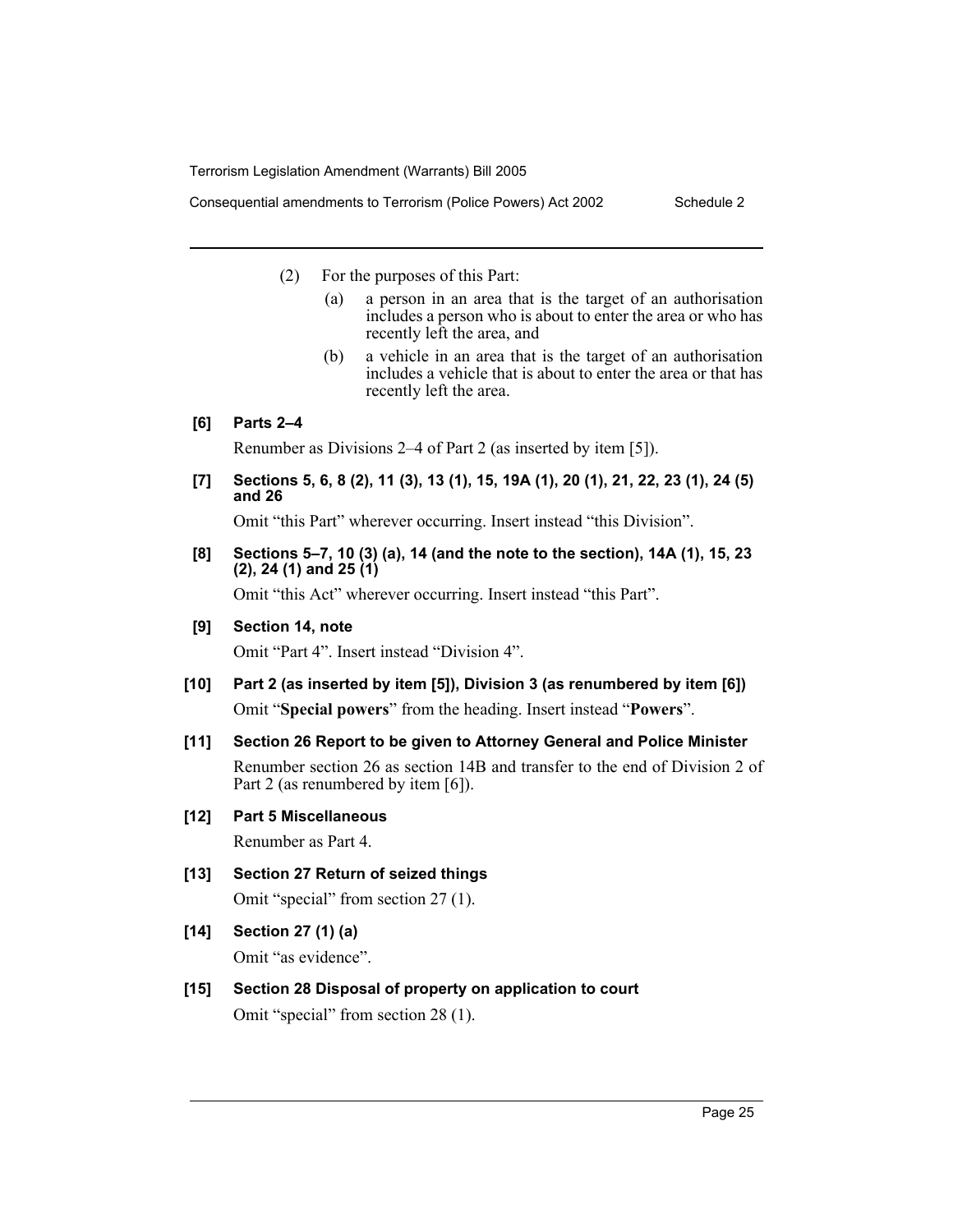Schedule 2 Consequential amendments to Terrorism (Police Powers) Act 2002

#### **[16] Section 29 Protection of police acting in execution of Part 2 authorisation**

Omit "this Act". Insert instead "Part 2".

# **[17] Section 35**

Insert after section 34:

# **35 Savings and transitional provisions**

Schedule 2 has effect.

# **[18] Schedule 2**

Insert after Schedule 1:

# **Schedule 2 Savings and transitional provisions**

(Section 35)

# **Part 1 General**

# **1 Regulations**

(1) The regulations may contain provisions of a savings or transitional nature consequent on the enactment of the following Acts:

*Terrorism Legislation Amendment (Warrants) Act 2005*

- (2) Any such provision may, if the regulations so provide, take effect from the date of assent to the Act concerned or a later date.
- (3) To the extent to which any such provision takes effect from a date that is earlier than the date of its publication in the Gazette, the provision does not operate so as:
	- (a) to affect, in a manner prejudicial to any person (other than the State or an authority of the State), the rights of that person existing before the date of its publication, or
	- (b) to impose liabilities on any person (other than the State or an authority of the State) in respect of anything done or omitted to be done before the date of its publication.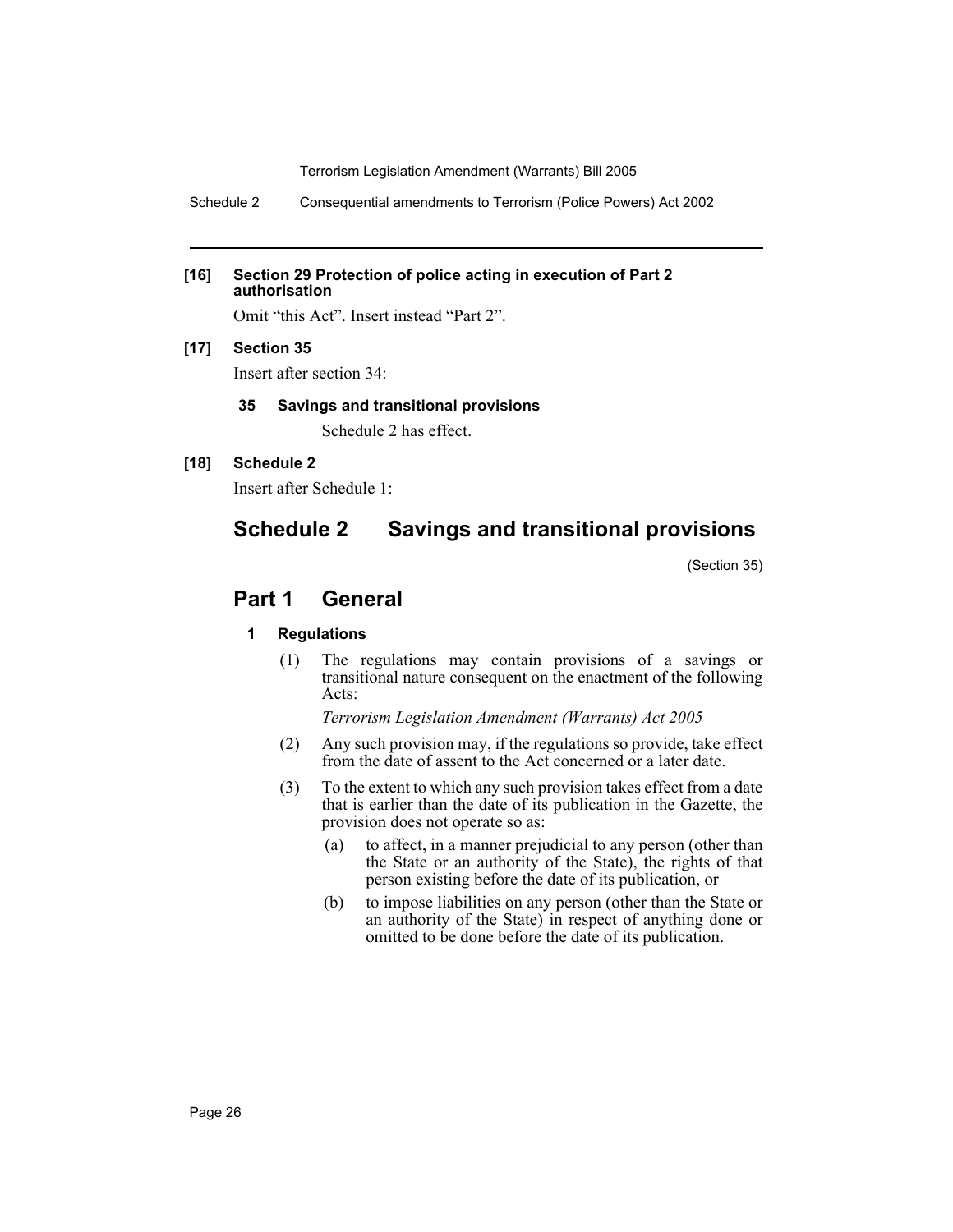Consequential amendments to Terrorism (Police Powers) Act 2002 Schedule 2

# **Part 2 Provision consequent on enactment of Terrorism Legislation Amendment (Warrants) Act 2005**

# **2 Covert search warrants**

Part 3 of this Act (as inserted by the *Terrorism Legislation Amendment (Warrants) Act 2005*) applies in relation to a terrorist act, whether committed before or after the commencement of that Part.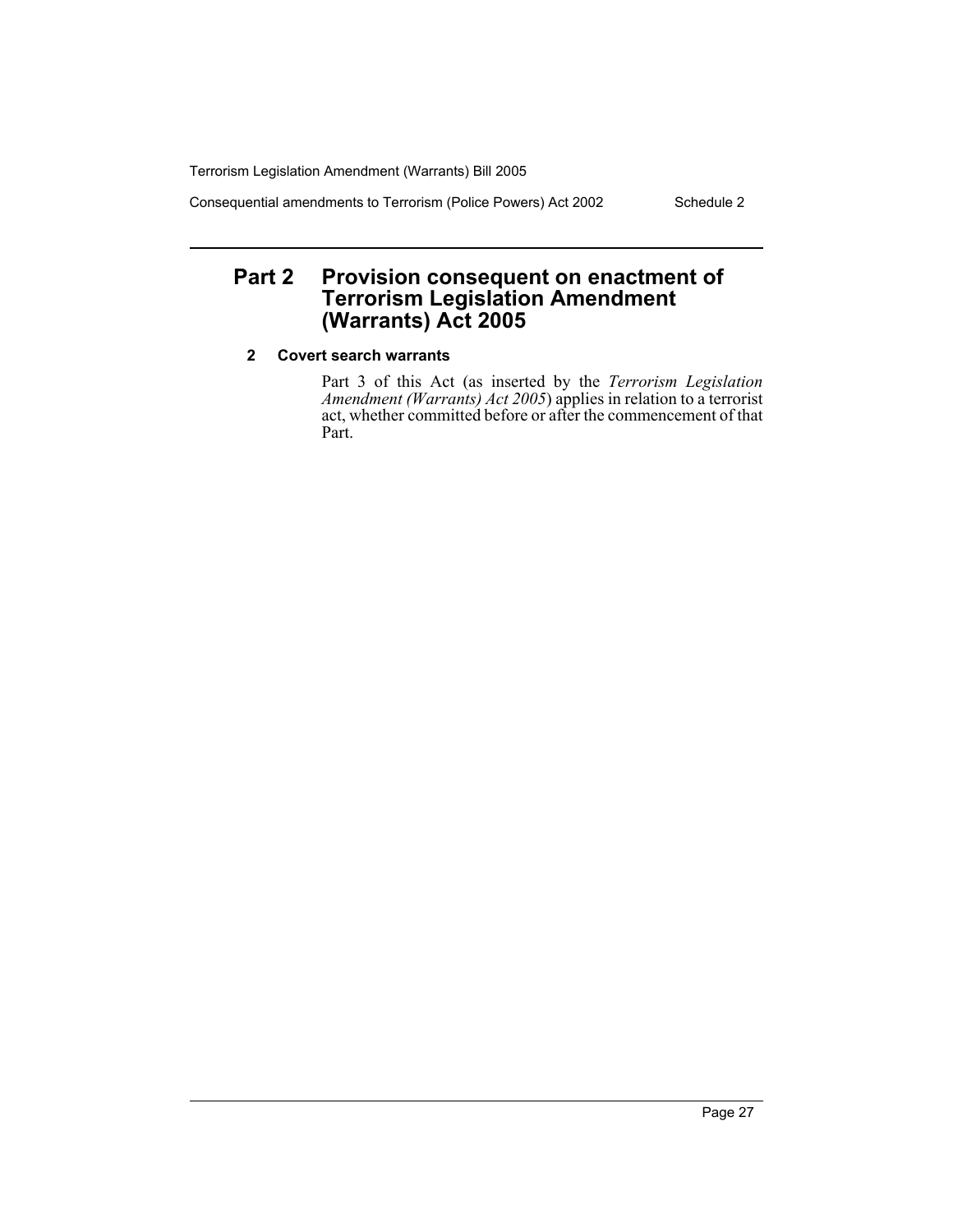Schedule 3 Amendment of Listening Devices Act 1984

# **Schedule 3 Amendment of Listening Devices Act 1984**

(Section 4)

### **[1] Section 16 Warrants authorising use of listening devices**

Insert "or, if the offence is a terrorism offence, 90 days" after "days" in section 16 (4) (c).

# **[2] Section 16 (8)**

Insert after section 16 (7):

(8) In this section:

*terrorism offence* means an offence under Part 6B of the *Crimes Act 1900* or an offence against section 101.1, 101.2, 101.4, 101.5, 101.6, 102.2, 102.3, 102.4, 102.5, 102.6, 102.7 or 103.1 of the Criminal Code set out in the Schedule to the *Criminal Code Act 1995* of the Commonwealth.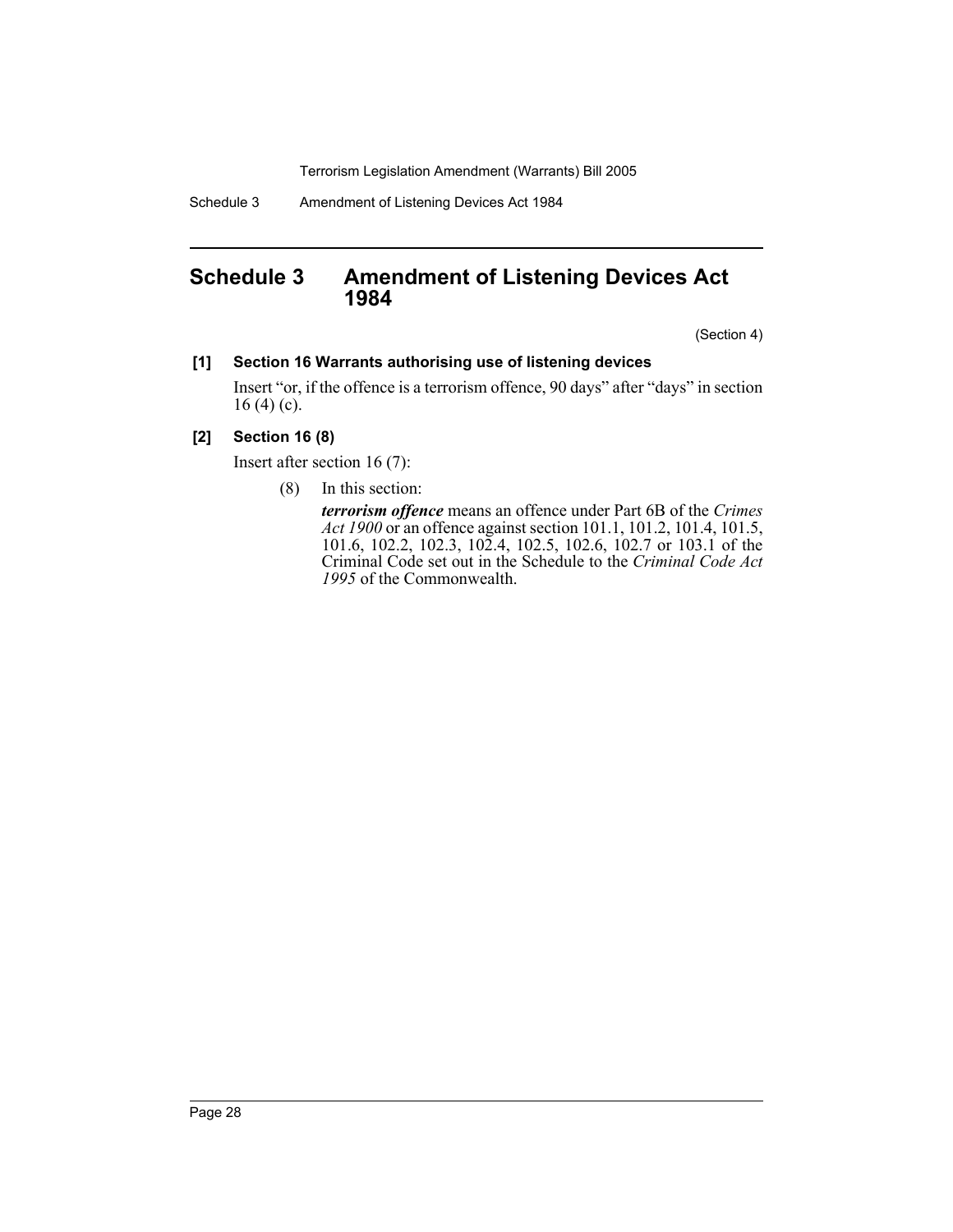Amendment of Crimes Act 1900 Schedule 4

# **Schedule 4 Amendment of Crimes Act 1900**

(Section 5)

#### **Part 6B**

Insert after Part 6A:

# **Part 6B Terrorism**

**Note.** This Part is to be repealed on the second anniversary of its commencement.

#### **310I Definitions**

In this Part:

*Commonwealth Criminal Code* means the Criminal Code set out in the Schedule to the *Criminal Code Act 1995* of the Commonwealth.

*terrorist organisation* and *member of a terrorist organisation* have the meaning they are given by section 102.1 of the Commonwealth Criminal Code.

#### **310J Membership of terrorist organisation**

- (1) A person commits an offence if:
	- (a) the person intentionally is a member of a terrorist organisation, and
	- (b) the organisation is a terrorist organisation, and
	- (c) the person knows the organisation is a terrorist organisation.

Maximum penalty: Imprisonment for 10 years.

(2) Subsection (1) does not apply if the person proves that he or she took all reasonable steps to cease to be a member of the organisation as soon as practicable after the person knew that the organisation was a terrorist organisation.

#### **310K Multiplicity of offences**

If:

(a) an act or omission is an offence against both this Part and the Commonwealth Criminal Code, and